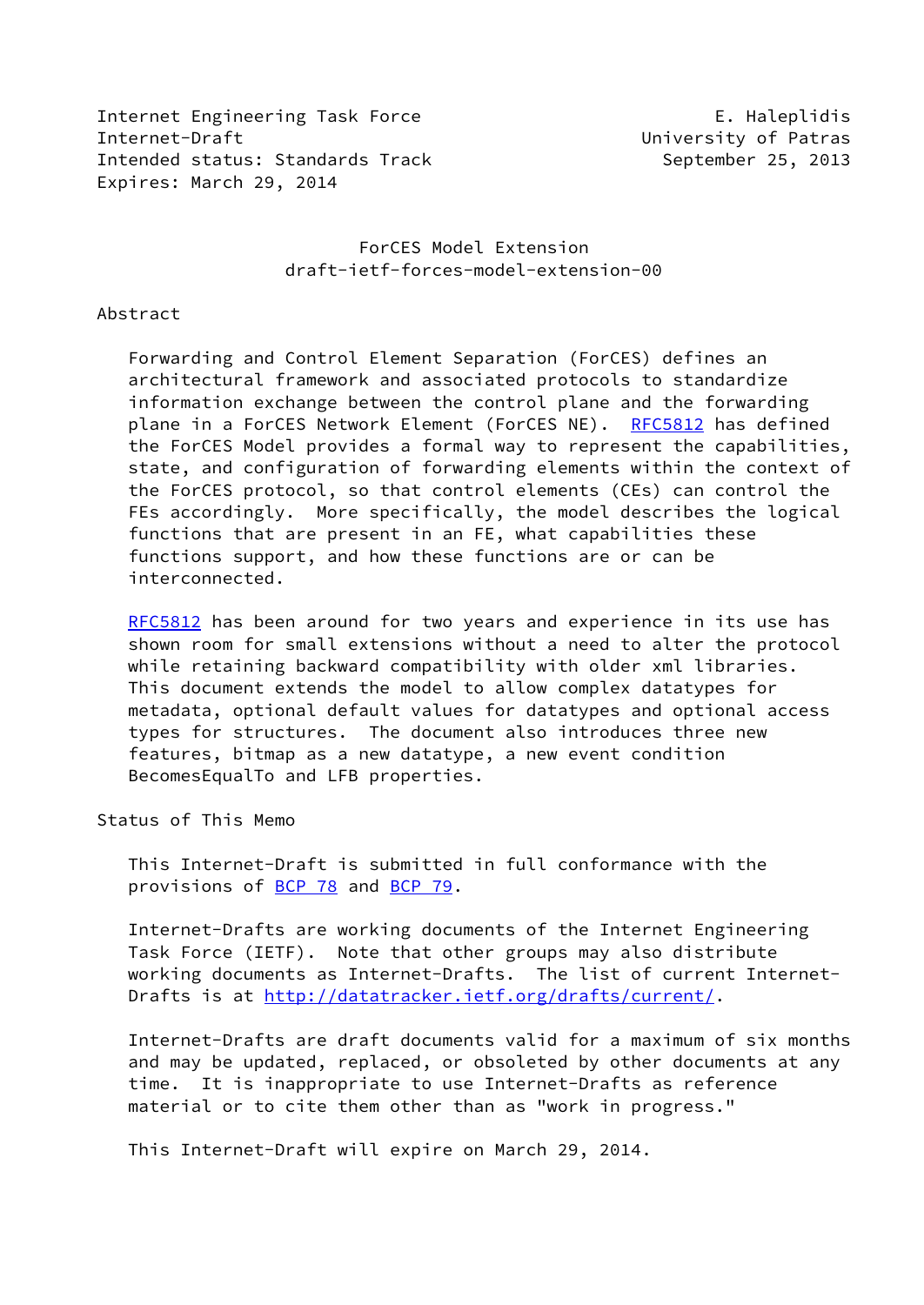<span id="page-1-1"></span>Internet-Draft ForCES Model Extension September 2013

Copyright Notice

 Copyright (c) 2013 IETF Trust and the persons identified as the document authors. All rights reserved.

This document is subject to **[BCP 78](https://datatracker.ietf.org/doc/pdf/bcp78)** and the IETF Trust's Legal Provisions Relating to IETF Documents [\(http://trustee.ietf.org/license-info](http://trustee.ietf.org/license-info)) in effect on the date of publication of this document. Please review these documents carefully, as they describe your rights and restrictions with respect to this document. Code Components extracted from this document must include Simplified BSD License text as described in Section 4.e of the Trust Legal Provisions and are provided without warranty as described in the Simplified BSD License.

## Table of Contents

| 1. Terminology and Conventions                             |  | $\overline{2}$  |
|------------------------------------------------------------|--|-----------------|
| <u>1.1</u> .                                               |  | $\overline{2}$  |
| 1.2.                                                       |  | $\overline{2}$  |
| 2.                                                         |  | $\overline{4}$  |
| ForCES Model Extension proposal<br>3.                      |  | $\overline{4}$  |
| Complex datatypes for Metadata<br>3.1.                     |  | $\overline{4}$  |
| Optional Default Value for Datatypes<br>3.2.               |  | $\underline{6}$ |
| Optional Access Type for Structs<br>3.3.                   |  | $\overline{1}$  |
| New datatype: Bitmap<br>3.4.                               |  | 8               |
| New Event Condition: BecomesEqualTo<br>3.5.                |  | 10              |
| 3.6.                                                       |  | 11              |
| Enhancing XML Validation<br>3.7.                           |  | 12              |
| XML Extension Schema for LFB Class Library Documents<br>4. |  | 13              |
| 5.                                                         |  | 26              |
| 6.                                                         |  | 27              |
| 7.                                                         |  | 27              |
| 8.                                                         |  | 27              |
| Normative References<br>8.1.                               |  | 27              |
| Informative References<br>8.2.                             |  | <u>27</u>       |
| Author's Address                                           |  | <u>27</u>       |

<span id="page-1-0"></span>[1](#page-1-0). Terminology and Conventions

<span id="page-1-2"></span>[1.1](#page-1-2). Requirements Language

The key words "MUST", "MUST NOT", "REQUIRED", "SHALL", "SHALL NOT",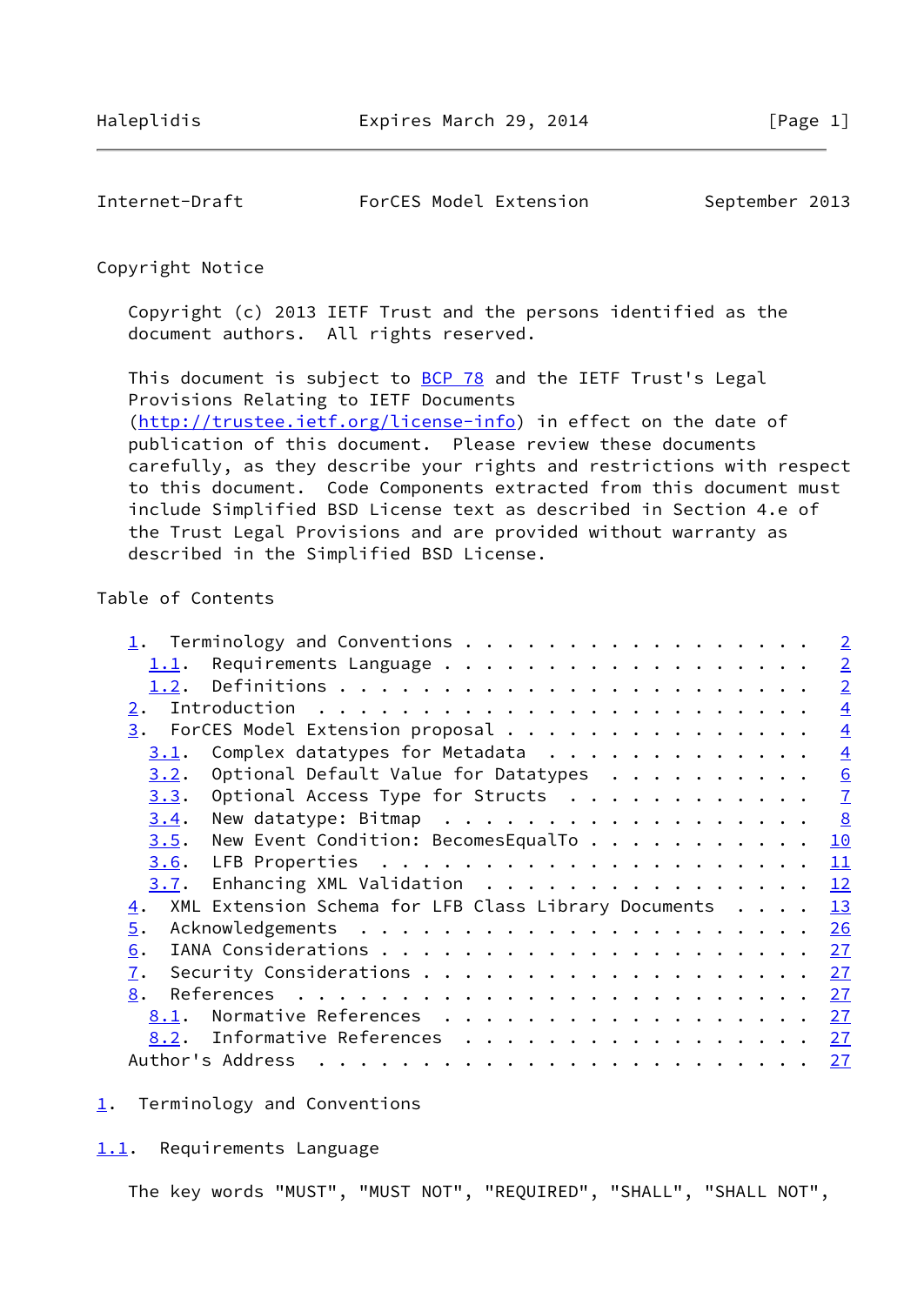"SHOULD", "SHOULD NOT", "RECOMMENDED", "MAY", and "OPTIONAL" in this document are to be interpreted as described in [\[RFC2119](https://datatracker.ietf.org/doc/pdf/rfc2119)].

<span id="page-2-0"></span>[1.2](#page-2-0). Definitions

Haleplidis **Expires March 29, 2014** [Page 2]

Internet-Draft ForCES Model Extension September 2013

 This document follows the terminology defined by the ForCES Model in [\[RFC5812](https://datatracker.ietf.org/doc/pdf/rfc5812)]. The required definitions are repeated below for clarity.

 FE Model - The FE model is designed to model the logical processing functions of an FE. The FE model proposed in this document includes three components; the LFB modeling of individual Logical Functional Block (LFB model), the logical interconnection between LFBs (LFB topology), and the FE-level attributes, including FE capabilities. The FE model provides the basis to define the information elements exchanged between the CE and the FE in the ForCES protocol [\[RFC5810](https://datatracker.ietf.org/doc/pdf/rfc5810)].

 LFB (Logical Functional Block) Class (or type) - A template that represents a fine-grained, logically separable aspect of FE processing. Most LFBs relate to packet processing in the data path. LFB classes are the basic building blocks of the FE model.

LFB Instance - As a packet flows through an FE along a data path, it flows through one or multiple LFB instances, where each LFB is an instance of a specific LFB class. Multiple instances of the same LFB class can be present in an FE's data path. Note that we often refer to LFBs without distinguishing between an LFB class and LFB instance when we believe the implied reference is obvious for the given context.

 LFB Model - The LFB model describes the content and structures in an LFB, plus the associated data definition. XML is used to provide a formal definition of the necessary structures for the modeling. Four types of information are defined in the LFB model. The core part of the LFB model is the LFB class definitions; the other three types of information define constructs associated with and used by the class definition. These are reusable data types, supported frame (packet) formats, and metadata.

 Element - Element is generally used in this document in accordance with the XML usage of the term. It refers to an XML tagged part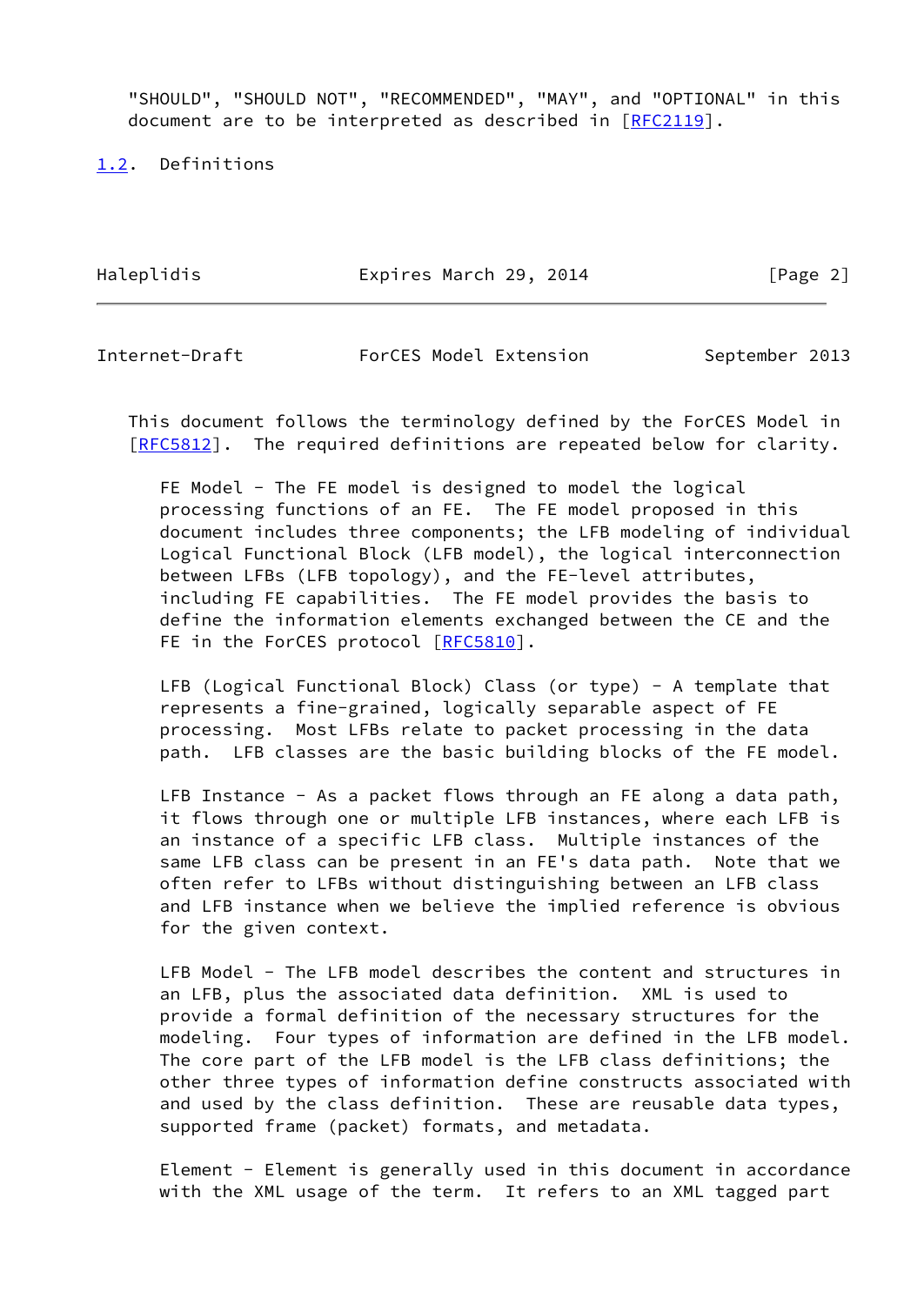of an XML document. For a precise definition, please see the full set of XML specifications from the W3C. This term is included in this list for completeness because the ForCES formal model uses XML.

 Attribute - Attribute is used in the ForCES formal modeling in accordance with standard XML usage of the term, i.e., to provide attribute information included in an XML tag.

LFB Metadata - Metadata is used to communicate per-packet state from one LFB to another, but is not sent across the network. The FE model defines how such metadata is identified, produced, and

| Haleplidis | Expires March 29, 2014 | [Page 3] |
|------------|------------------------|----------|
|------------|------------------------|----------|

<span id="page-3-1"></span>Internet-Draft ForCES Model Extension September 2013

 consumed by the LFBs, but not how the per-packet state is implemented within actual hardware. Metadata is sent between the FE and the CE on redirect packets.

 ForCES Component - A ForCES Component is a well-defined, uniquely identifiable and addressable ForCES model building block. A component has a 32-bit ID, name, type, and an optional synopsis description. These are often referred to simply as components. LFB Component - An LFB component is a ForCES component that defines the Operational parameters of the LFBs that must be visible to the CEs.

 LFB Class Library - The LFB class library is a set of LFB classes that has been identified as the most common functions found in most FEs and hence should be defined first by the ForCES Working Group.

## <span id="page-3-0"></span>[2](#page-3-0). Introduction

The ForCES Model [\[RFC5812](https://datatracker.ietf.org/doc/pdf/rfc5812)] presents a formal way to define FEs Logical Function Blocks (LFBs) using XML. [[RFC5812\]](https://datatracker.ietf.org/doc/pdf/rfc5812) has been published a more than two years and current experience in its use has demonstrated need for adding new and changing existing modeling concepts.

 Specifically this document extends the ForCES Model to allow complex datatypes for metadata, optional default values for datatypes and optional access types for structures. Additionally the document introduces three new features, bitmap as a new datatype, a new event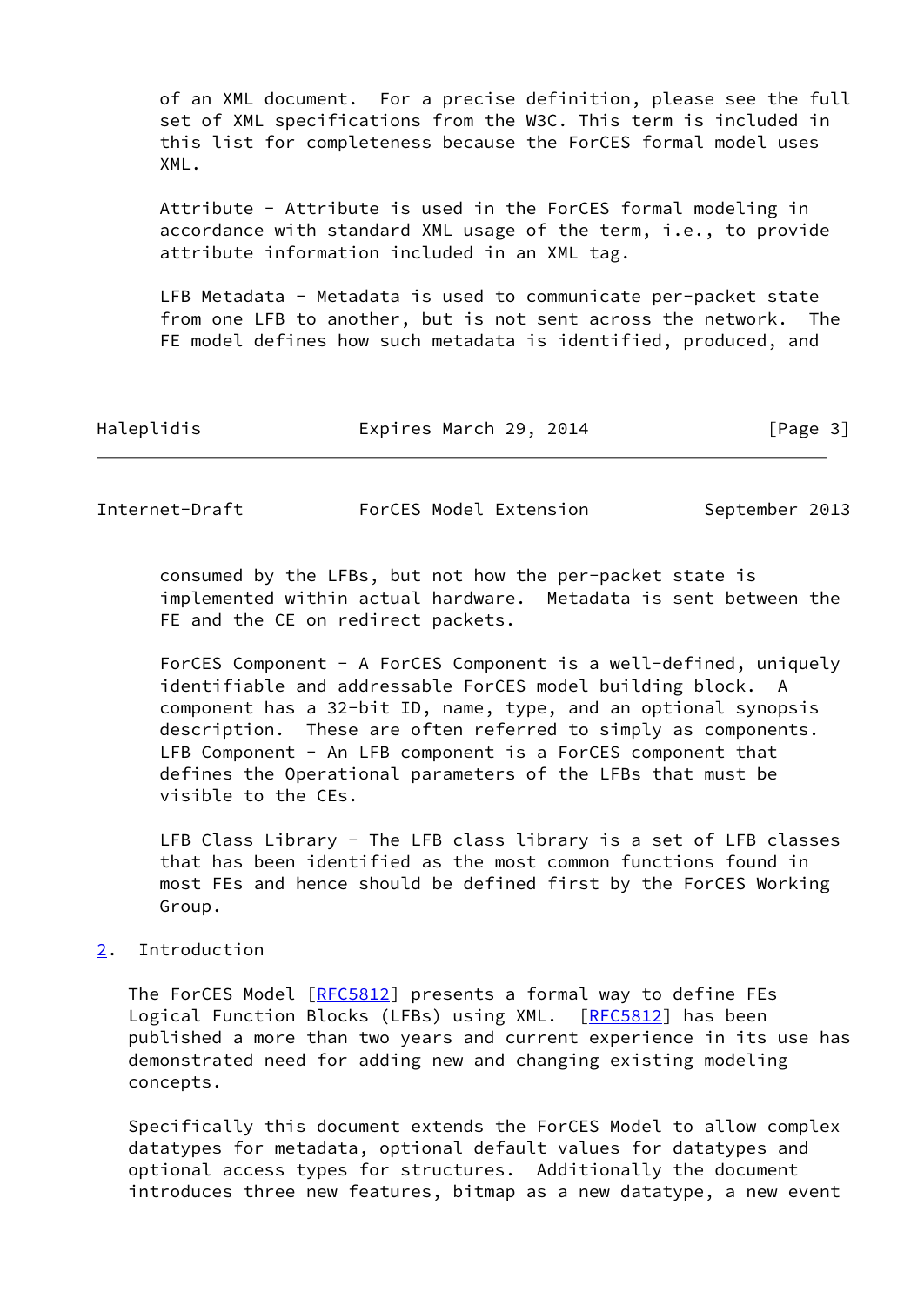condition BecomesEqualTo and LFB properties.

 These extensions are an addendum to the ForCES model [\[RFC5812](https://datatracker.ietf.org/doc/pdf/rfc5812)] and do not require any changes on the ForCES protocol [\[RFC5810](https://datatracker.ietf.org/doc/pdf/rfc5810)] as they are simply changes of the schema definition. Additionally backward compatibility is ensured as xml libraries produced with the earlier schema are still valid with the new one.

 XXX: Discussion is needed to specify whether bitmap required protocol definition of how bitmap is sent through the wire.

- <span id="page-4-0"></span>[3](#page-4-0). ForCES Model Extension proposal
- <span id="page-4-1"></span>[3.1](#page-4-1). Complex datatypes for Metadata

 Section 4.6. (Element for Metadata Definitions) in the ForCES Model [\[RFC5812](https://datatracker.ietf.org/doc/pdf/rfc5812)] limits the datatype use in metadata to only atomic types. Figure 1 shows the xml schema excerpt where ony typeRef and atomic are allowed for a metadata definition.

| Haleplidis | Expires March 29, 2014 | [Page 4] |
|------------|------------------------|----------|
|            |                        |          |

Internet-Draft ForCES Model Extension September 2013

 However there are cases where complex metadata are used in the datapath, for example two simple use cases can be seen in the OpenFlow switch 1.1 [\[OpenFlowSpec1.1](#page-29-6)] and beyond:

- 1. The Action Set metadata follows a packet inside the Flow Tables. The Action Set metadata is an array of actions to be performed at the end of the pipeline.
- 2. When a packet is received from a controller it may be accompanied by a list of actions to be performed on it prior to be sent on the flow table pipeline which is also an array.

 With this extension (Figure 2), complex data types are also allowed, specifically structs and arrays as metadata. The key declarations are required to check for validity of content keys in arrays and componentIDs in structs.

 <xsd:complexType name="metadataDefsType"> <xsd:sequence> <xsd:element name="metadataDef" maxOccurs="unbounded"> <xsd:complexType> <xsd:sequence>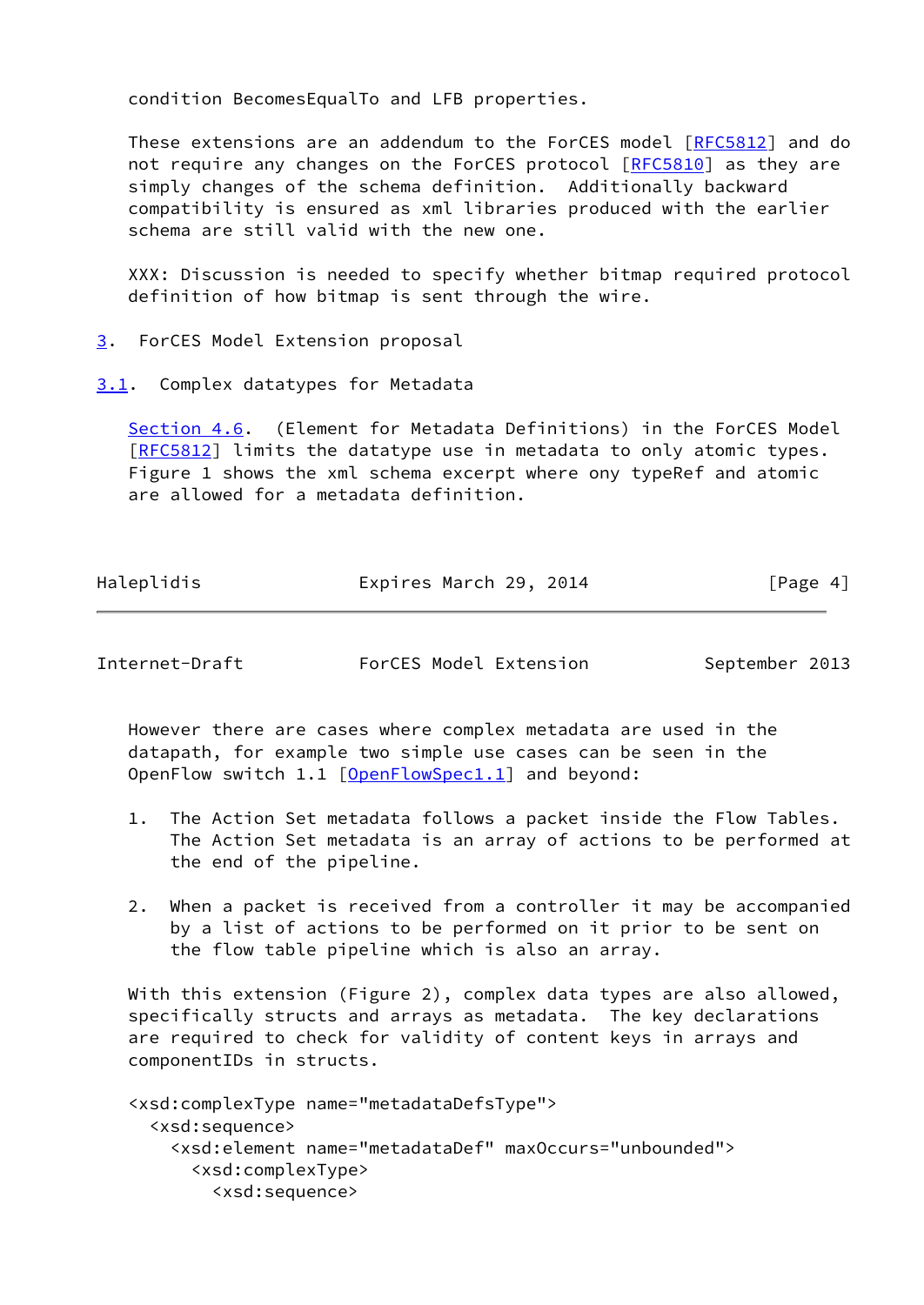```
 <xsd:element name="name" type="xsd:NMTOKEN"/>
           <xsd:element ref="synopsis"/>
           <xsd:element name="metadataID" type="xsd:integer"/>
           <xsd:element ref="description" minOccurs="0"/>
           <xsd:choice>
             <xsd:element name="typeRef" type="typeRefNMTOKEN"/>
             <xsd:element name="atomic" type="atomicType"/>
           </xsd:choice>
         </xsd:sequence>
       </xsd:complexType>
     </xsd:element>
   </xsd:sequence>
 </xsd:complexType>
       Figure 1: Initial MetadataDefType Defintion in the schema
   <xsd:complexType name="metadataDefsType">
   <xsd:sequence>
```

```
 <xsd:element name="metadataDef" maxOccurs="unbounded">
   <xsd:complexType>
     <xsd:sequence>
       <xsd:element name="name" type="xsd:NMTOKEN"/>
       <xsd:element ref="synopsis"/>
       <xsd:element name="metadataID" type="xsd:integer"/>
       <xsd:element ref="description" minOccurs="0"/>
       <xsd:choice>
```
Haleplidis **Expires March 29, 2014** [Page 5]

<span id="page-5-0"></span>

| Internet-Draft | ForCES Model Extension                                                                                                                                                                                                                                                                                                                                                                                                                                                                                                                                                                             | September 2013 |  |
|----------------|----------------------------------------------------------------------------------------------------------------------------------------------------------------------------------------------------------------------------------------------------------------------------------------------------------------------------------------------------------------------------------------------------------------------------------------------------------------------------------------------------------------------------------------------------------------------------------------------------|----------------|--|
|                | <xsd:element name="typeRef" type="typeRefNMTOKEN"></xsd:element><br><xsd:element name="atomic" type="atomicType"></xsd:element><br><xsd:element name="array" type="arrayType"><br/><xsd:key name="contentKeyID1"><br/><xsd:selector xpath="lfb:contentKey"></xsd:selector><br/><xsd:field xpath="@contentKeyID"></xsd:field><br/></xsd:key><br/></xsd:element><br><xsd:element name="struct" type="structType"><br/><xsd:key name="structComponentID1"><br/><xsd:selector xpath="lfb:component"></xsd:selector><br/><xsd:field xpath="@componentID"></xsd:field><br/></xsd:key><br/></xsd:element> |                |  |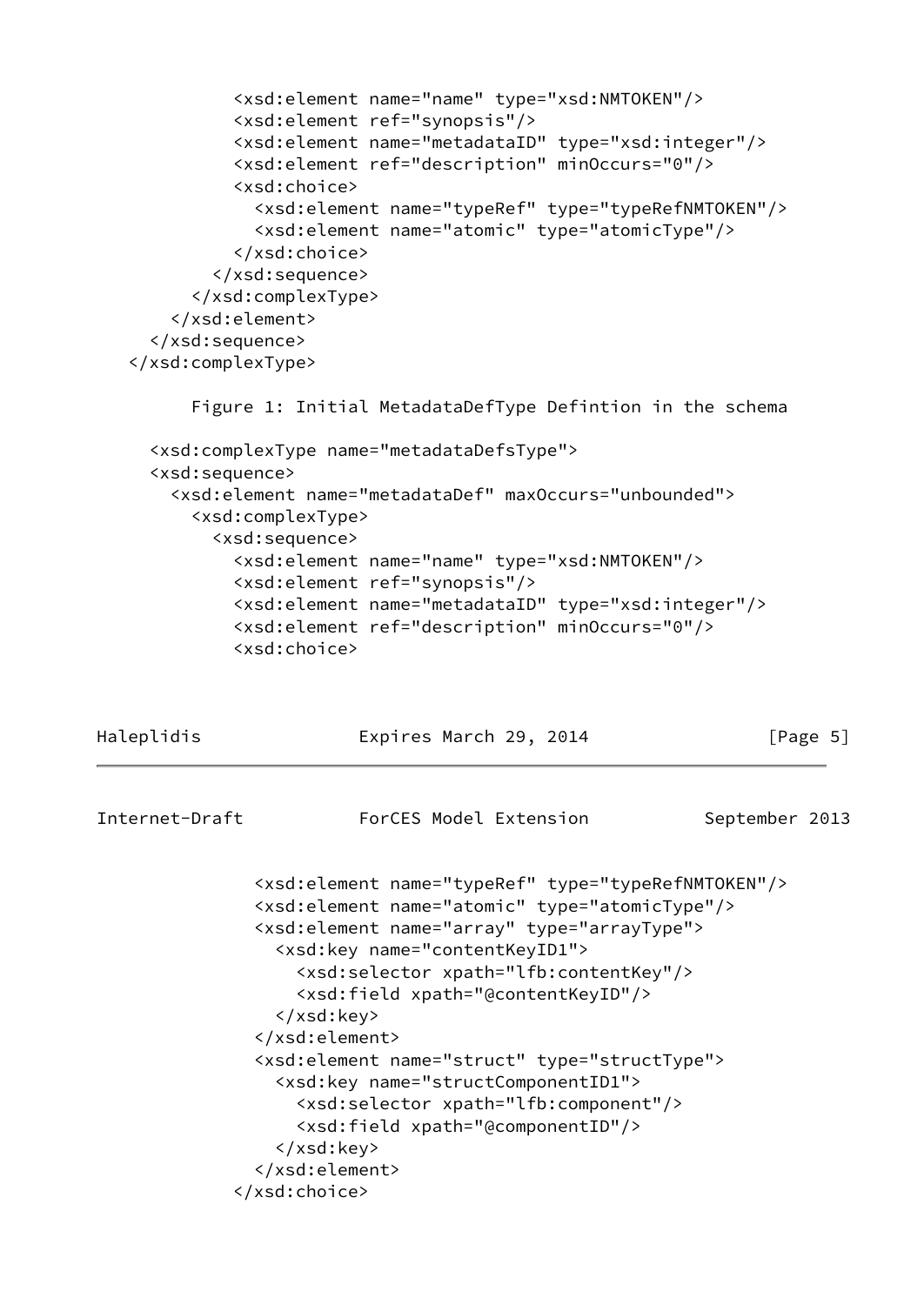```
 </xsd:sequence>
       </xsd:complexType>
     </xsd:element>
   </xsd:sequence>
 </xsd:complexType>
```
Figure 2: New MetadataDefType Defintion for the schema

<span id="page-6-0"></span>[3.2](#page-6-0). Optional Default Value for Datatypes

 In the original schema, default values can only be defined for datatypes defined inside LFB components and not inside structures or arrays. Therefore default values of datatypes that are constantly being reused, e.g. counters with default value of 0, have to be constantly respecified. Additionally, datatypes inside complex datatypes cannot be defined with a default value, e.g. a counter inside a struct that has a default value of 0.

 This extension allows optionally to add default values to atomic and typeref types, whether they are as simple or complex datatypes. A simple use case would be to have a struct component where one of the components is a counter which the default value would be zero.

 This extension alters the definition of the typeDeclarationGroup in the xml schema from Figure 3 to Figure 4 to allow default values to TypeRef.

<xsd:element name="typeRef" type="typeRefNMTOKEN"/>

 Figure 3: Initial Excerpt of typeDeclarationGroup Defintion in the schema

<span id="page-6-1"></span>

| Haleplidis                                       | Expires March 29, 2014 | [Page 6]       |
|--------------------------------------------------|------------------------|----------------|
| Internet-Draft                                   | ForCES Model Extension | September 2013 |
| $\left\langle \text{vcd}\right\rangle$ consences |                        |                |

 <xsd:sequence> <xsd:element name="typeRef" type="typeRefNMTOKEN"/> <xsd:element name="DefaultValue" type="xsd:token" minOccurs="0"/> </xsd:sequence>

Figure 4: New Excerpt of typeDeclarationGroup Defintion in the schema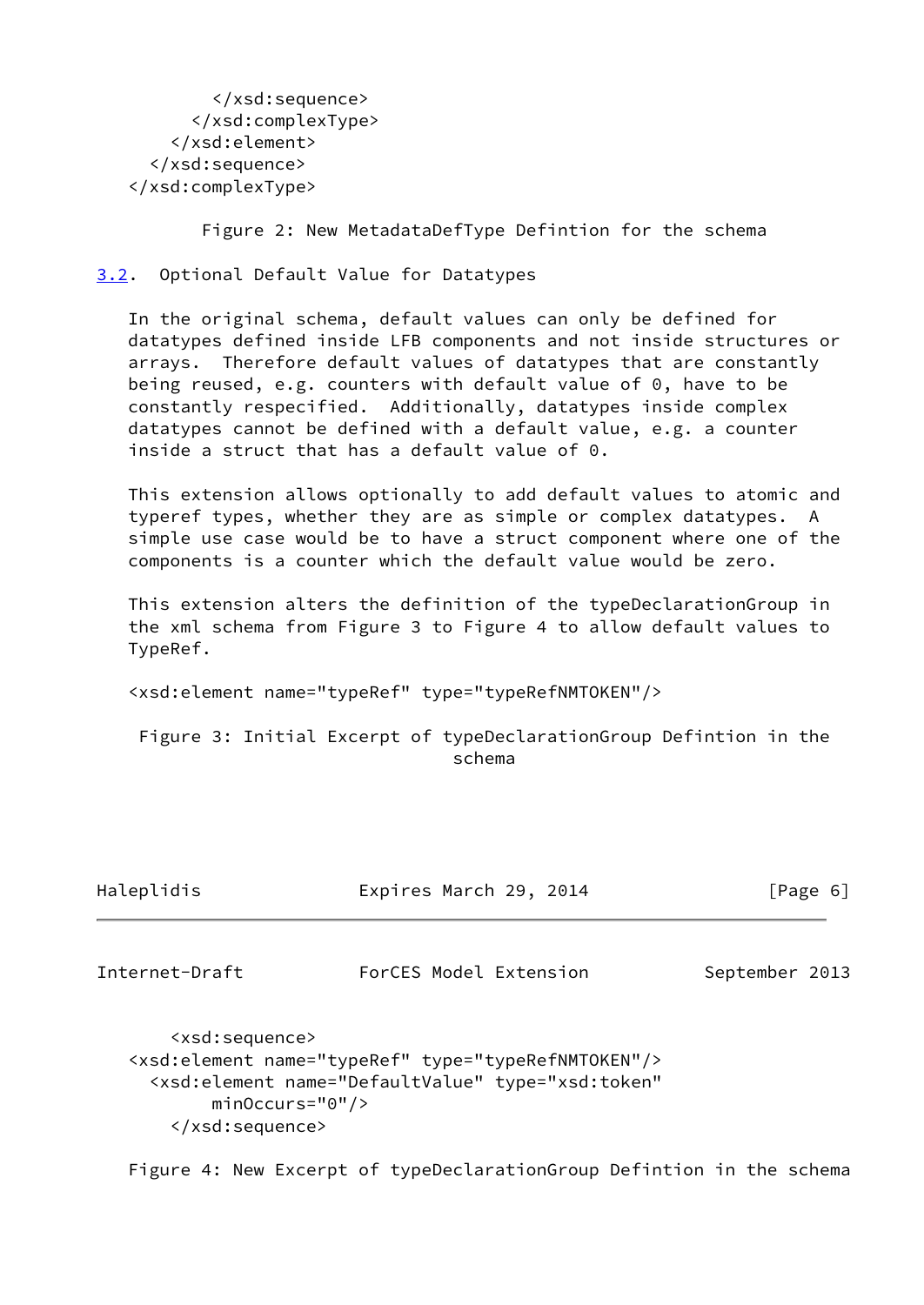Additionally it appends to the declaration of the AtomicType this xml (Figure 5) to allow default values to Atomic datatypes.

<xsd:element name="defaultValue" type="xsd:token" minOccurs="0"/>

Figure 5: Appending xml in of AtomicType Defintion in the schema

<span id="page-7-0"></span>[3.3](#page-7-0). Optional Access Type for Structs

 In the original schema, the access type can be only be defined on components of LFB and not on components in structs or arrays. However when it's a struct datatype it is not possible to fine-tune access type per component in the struct. A simple use case would be to have a read-write struct component where one of the components is a counter where the access-type could be read-reset or read-only, e.g. a read-reset or a read-only counter inside a struct.

 With this extension is it allowed to define the access type for a struct component either in the datatype definitions or in the LFB component definitions.

 When the optional access type for a struct component is defined it MUST override the access type of the struct. If by accident an access type for a component in a capability is defined, the access type MUST NOT be taken into account and MUST always be considered as read-only.

 This extension alters the definition of the struct in the xml schema from Figure 6 to Figure 7.

```
 <xsd:complexType name="structType">
  <xsd:sequence>
    <xsd:element name="derivedFrom" type="typeRefNMTOKEN"
      minOccurs="0"/>
    <xsd:element name="component" maxOccurs="unbounded">
      <xsd:complexType>
        <xsd:sequence>
          <xsd:element name="name" type="xsd:NMTOKEN"/>
          <xsd:element ref="synopsis"/>
          <xsd:element ref="description" minOccurs="0"/>
```

| Haleplidis | Expires March 29, 2014 | [Page 7] |
|------------|------------------------|----------|
|            |                        |          |

<span id="page-7-1"></span>Internet-Draft ForCES Model Extension September 2013

<xsd:element name="optional" minOccurs="0"/>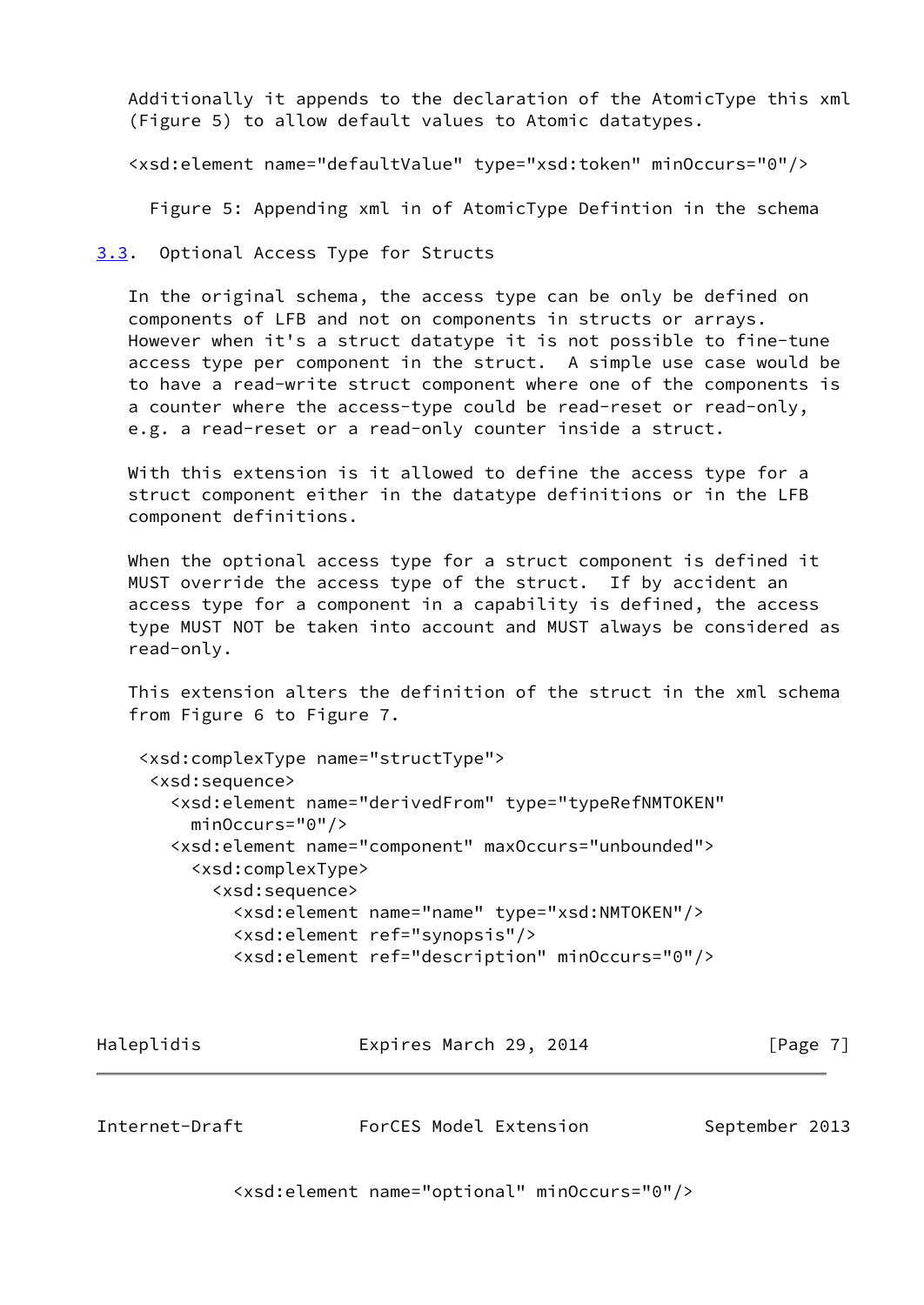```
 <xsd:group ref="typeDeclarationGroup"/>
         </xsd:sequence>
         <xsd:attribute name="componentID" type="xsd:unsignedInt"
          use="required"/>
       </xsd:complexType>
     </xsd:element>
   </xsd:sequence>
 </xsd:complexType>
     Figure 6: Initial xml for the struct definition in the schema
 <xsd:complexType name="structType">
   <xsd:sequence>
     <xsd:element name="derivedFrom" type="typeRefNMTOKEN"
       minOccurs="0"/>
     <xsd:element name="component" maxOccurs="unbounded">
       <xsd:complexType>
         <xsd:sequence>
           <xsd:element name="name" type="xsd:NMTOKEN"/>
           <xsd:element ref="synopsis"/>
           <xsd:element ref="description" minOccurs="0"/>
           <xsd:element name="optional" minOccurs="0"/>
           <xsd:group ref="typeDeclarationGroup"/>
         </xsd:sequence>
         <xsd:attribute name="access" use="optional"
           default="read-write">
           <xsd:simpleType>
             <xsd:list itemType="accessModeType"/>
           </xsd:simpleType>
         </xsd:attribute>
         <xsd:attribute name="componentID" type="xsd:unsignedInt"
           use="required"/>
       </xsd:complexType>
     </xsd:element>
   </xsd:sequence>
 </xsd:complexType>
```
Figure 7: New xml for the struct definition in the schema

<span id="page-8-0"></span>[3.4](#page-8-0). New datatype: Bitmap

 With the current schema it is valid to create a struct of booleans in order to simulate a bitmap value. However each boolean is sent as 4bytes. This extension adds the bitmap, a set of sequential named bits.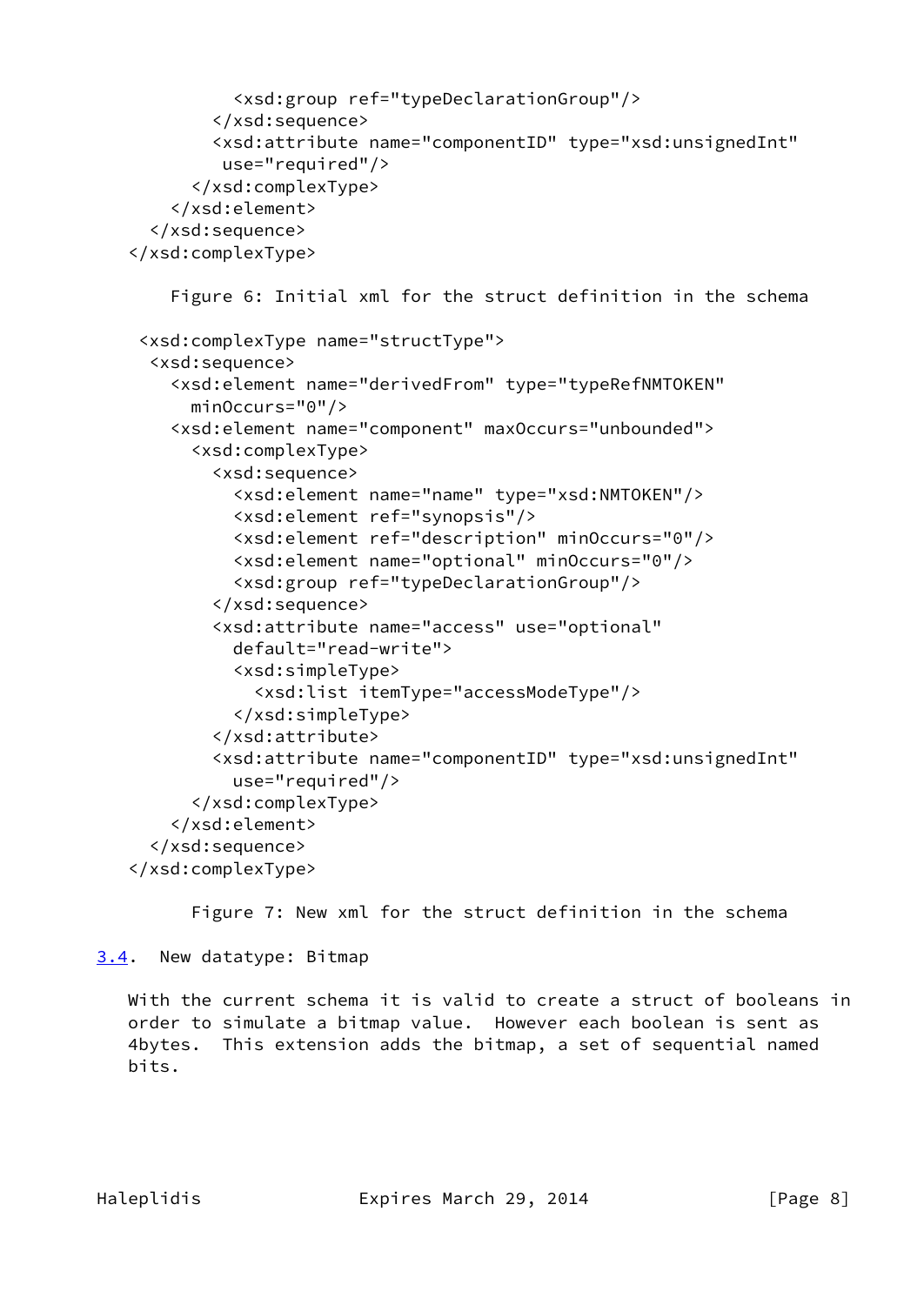Bitmaps may be useful in describing capabilities, e.g. Link speed capabilities as multiple boolean values.

 EDITOR: Discussion may be required as to whether there is a need for protocol description of how the bitmap is sent through the wire.

 In the new schema, bits are named followed an optional bit value. An example:

```
 <dataTypeDef>
   <name>BitmapExample</name>
   <synopsis>A bitmap field example</synopsis>
   <bitmap size="5">
     <bit name="Bit1" position="1"/>
     <bit name="Bit3" position="3"/>
   </bitmap>
 </dataTypeDef>
```
Figure 8: Example of bitmap Defintion

 The ordering of the bits MUST be implemented in the order that are defined in the xml library. Positions MUST range from 0 and reach bitmap size-1.

 If the size of the bitmap is not defined, then the size of the bitmap MUST be the maximum position value of all the bit values, e.g. 4

The bitmap is defined in the model extension schema as follows:

```
 <xsd:complexType name="bitmapType">
   <xsd:sequence>
     <xsd:element name="bit" maxOccurs="unbounded">
       <xsd:complexType>
         <xsd:attribute name="position" type="xsd:NMTOKEN"
          use="required"/>
         <xsd:attribute name="name" type="xsd:NMTOKEN"
          use="required"/>
         <xsd:attribute name="defaultValue" type="booleanValues"
          use="optional"/>
       </xsd:complexType>
     </xsd:element>
   </xsd:sequence>
     <xsd:attribute name="size" type="xsd:integer" use="optional"/>
 </xsd:complexType>
 <xsd:simpleType name="booleanValues">
   <xsd:restriction base="xsd:integer">
```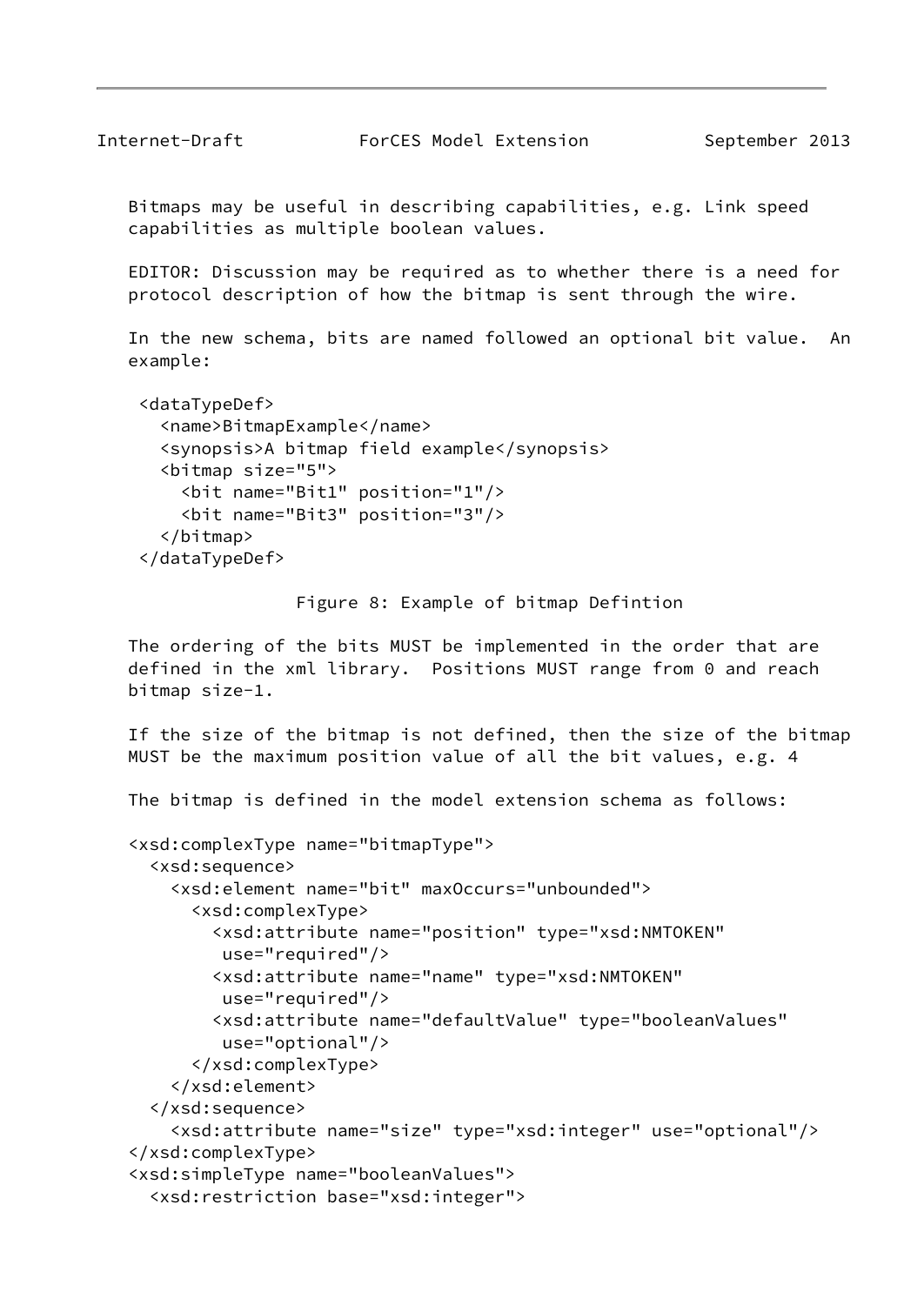# <xsd:minInclusive value="0"/> <xsd:maxInclusive value="1"/>

| Haleplidis | Expires March 29, 2014 | [Page 9] |
|------------|------------------------|----------|
|            |                        |          |

<span id="page-10-1"></span>Internet-Draft ForCES Model Extension September 2013

 </xsd:restriction> </xsd:simpleType>

Figure 9: New Excerpt of bitmap Defintion in the schema

 Along with the needed addition to the typeDeclarationGroup Definition:

<xsd:element name="bitmap" type="bitmapType"/>

 Figure 10: New Excerpt of typeDeclarationGroup Defintion in the schema

<span id="page-10-0"></span>[3.5](#page-10-0). New Event Condition: BecomesEqualTo

 This extensions adds one more event condition in the model schema, that of BecomesEqualTo. The difference between Greater Than and Less Than, is that when the value is exactly that of the BecomesEqualTo, the event is triggered. This event condition is particular useful when there is a need to monitor one or more states of an LFB or the FE. For example in the CEHA [\[I-D.ietf-forces-ceha](#page-29-7)] document it may be useful for the master CE to know which backup CEs have just become associated in order to connect to them and begin synchronizing the state of the FE. The master CE could always poll for such information but getting such an event will speed up the process and the event may be useful in other cases as well for monitoring state.

 The event MUST be triggered only when the value of the targeted component becomes equal to the event condition value and MUST NOT generate events while the targeted component's value remains equal to the event condition's value.

The BecomesEqualTo is appended to the schema as follows:

 <xsd:element name="eventBecomesEqualTo" substitutionGroup="eventCondition"/>

 Figure 11: New Excerpt of BecomesEqualTo event condition definition in the schema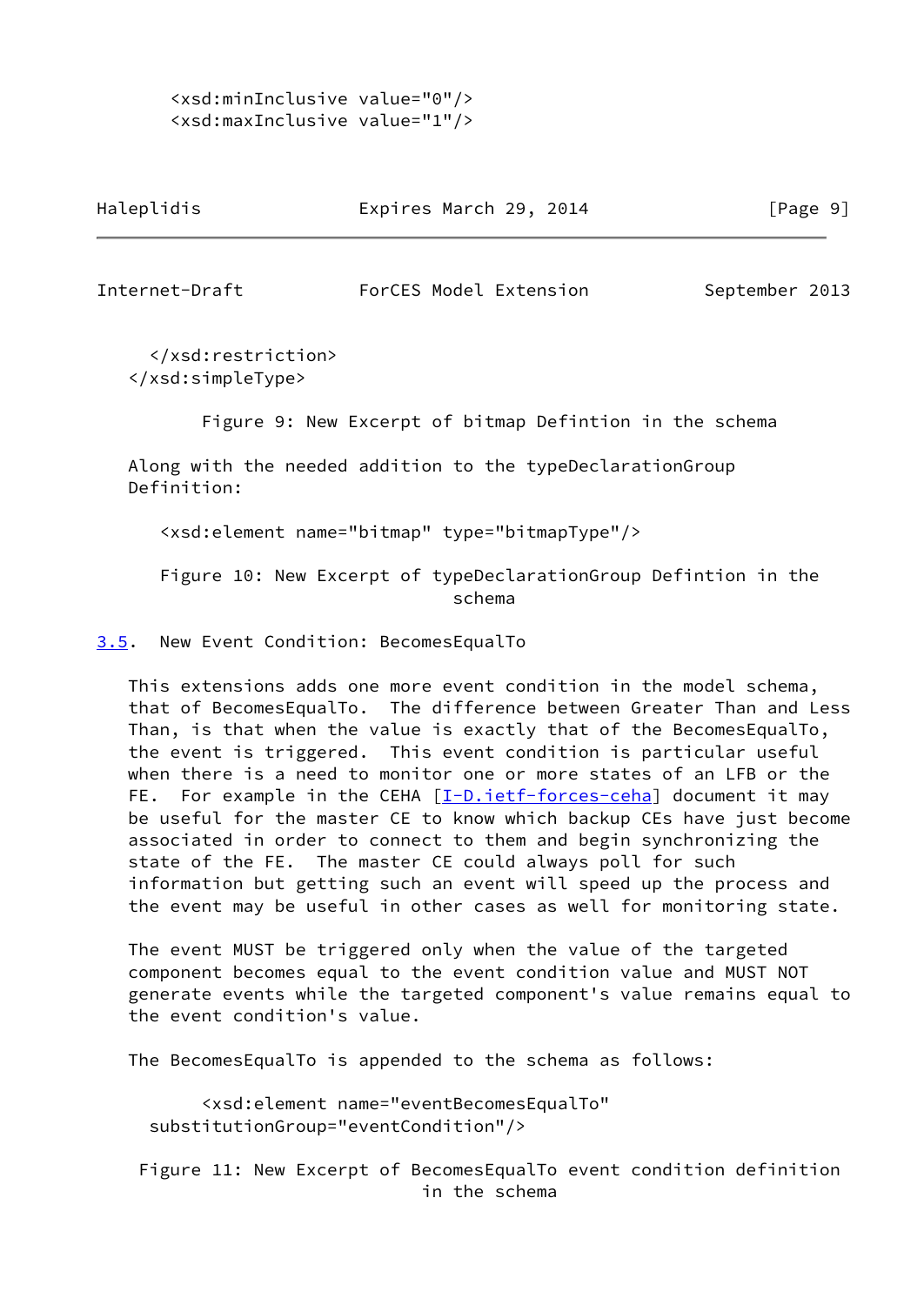Haleplidis **Expires March 29, 2014** [Page 10]

<span id="page-11-1"></span>Internet-Draft ForCES Model Extension September 2013

 It can become useful for the CE to be notified when the state has changed once the BecomesEqualTo event has been triggered, e.g. the CE may need to know when a backup CE has lost association. Such an event can be generated either by defining a second event on the same component, namely an Event Changed, or by simply reusing BecomesEqualTo and use event properties, in particular event hysteresis. We append the following definition for the event hysteresis defined in section [4.8.5.2 in \[RFC5812\]](https://datatracker.ietf.org/doc/pdf/rfc5812#section-4.8.5.2), with V being the hysteresis value:

 o For an <eventBecomesEqualTo/> condition, after the last notification a new <eventBecomesEqualTo/> notification MUST be generated only one time once the value has changed by  $+/- V$ .

 For example using the value of 1 for V, will in effect create a singular event that will notify the CE that the value has changed by at least 1.

 A developer of a CE must also take into account to use count or time filtering to avoid being overun by messages, e.g. in the case of rapid state changes.

<span id="page-11-0"></span>[3.6](#page-11-0). LFB Properties

 The current model definition specifies properties for components of LFBs. Experience however has proven valuable at least for debug reasons, to have statistics per LFB instance to monitor sent/received messages and errors for communication between CE and FE. These properties are read-only.

 Editorial: Need additional discussion whether we need these LFB packets. Additional definition may be required to handle protocol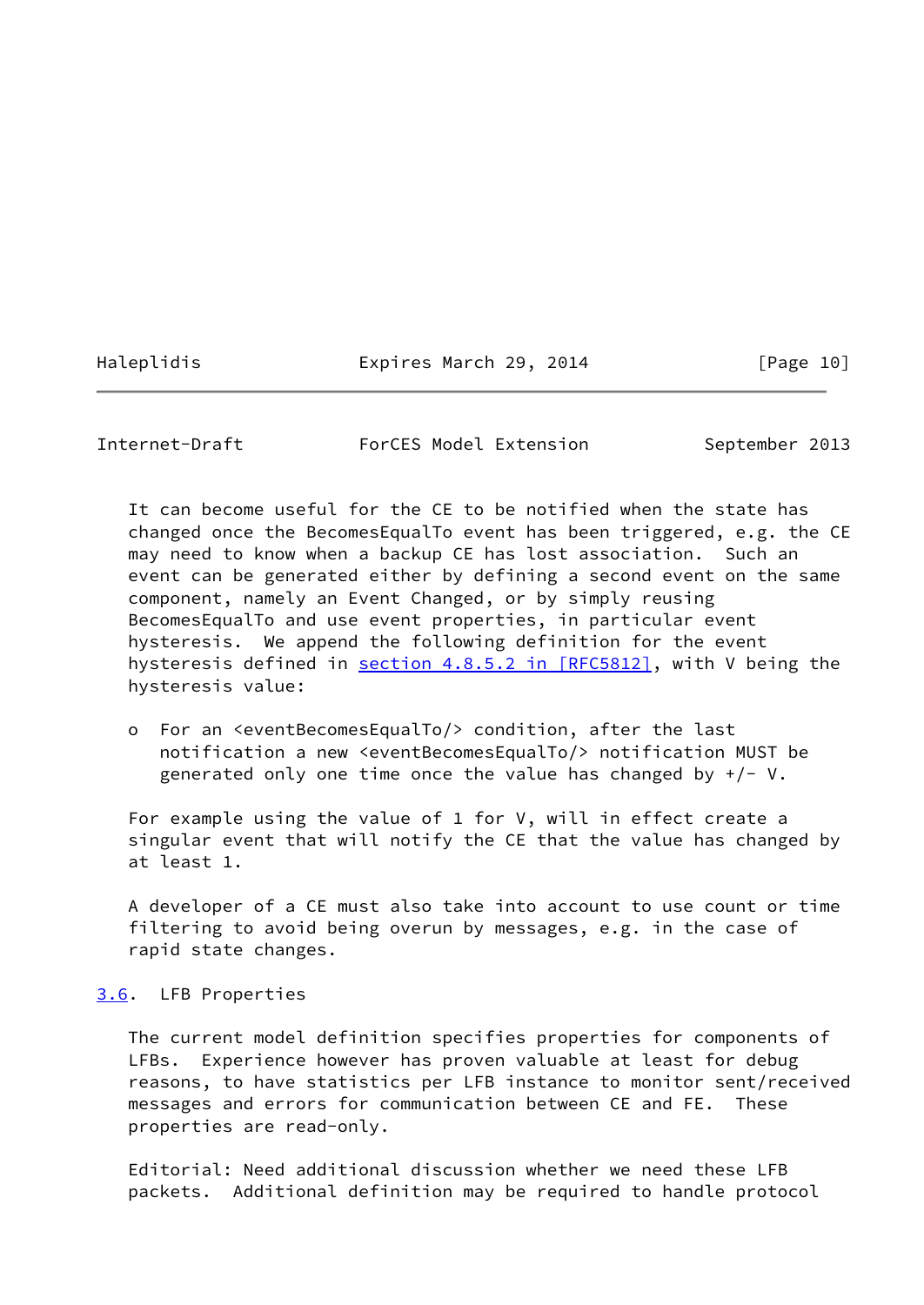messages for LFB properties

 The following datatype definitions are to be used as properties for LFB instances.

 <dataTypeDef> <name>LFBProperties</name> <synopsis>LFB Properties definition</synopsis> <struct> <component componentID="1"> <name>PacketsSentToCE</name> <synopsis>Packets sent to CE</synopsis> <typeRef>uint32</typeRef> </component> <component componentID="2"> <name>SentErrorPacketsToCE</name>

<span id="page-12-0"></span>Haleplidis **Expires March 29, 2014** [Page 11] Internet-Draft ForCES Model Extension September 2013 <synopsis>Error Packets sent to CE</synopsis> <typeRef>uint32</typeRef> </component> <component componentID="3"> <name>BytesSentToCE</name> <synopsis>Bytes sent to CE</synopsis> <typeRef>uint32</typeRef> </component> <component componentID="4"> <name>SentErrorBytesToCE</name> <synopsis>Error Bytes sent to CE</synopsis> <typeRef>uint32</typeRef> </component> <component componentID="5"> <name>PacketsReceivedFromCE</name> <synopsis>Packets received from CE</synopsis> <typeRef>uint32</typeRef> </component> <component componentID="6"> <name>ReceivedErrorPacketsFromCE</name> <synopsis>Error Packets received from CE</synopsis> <typeRef>uint32</typeRef> </component> <component componentID="7"> <name>BytesReceivedFromCE</name>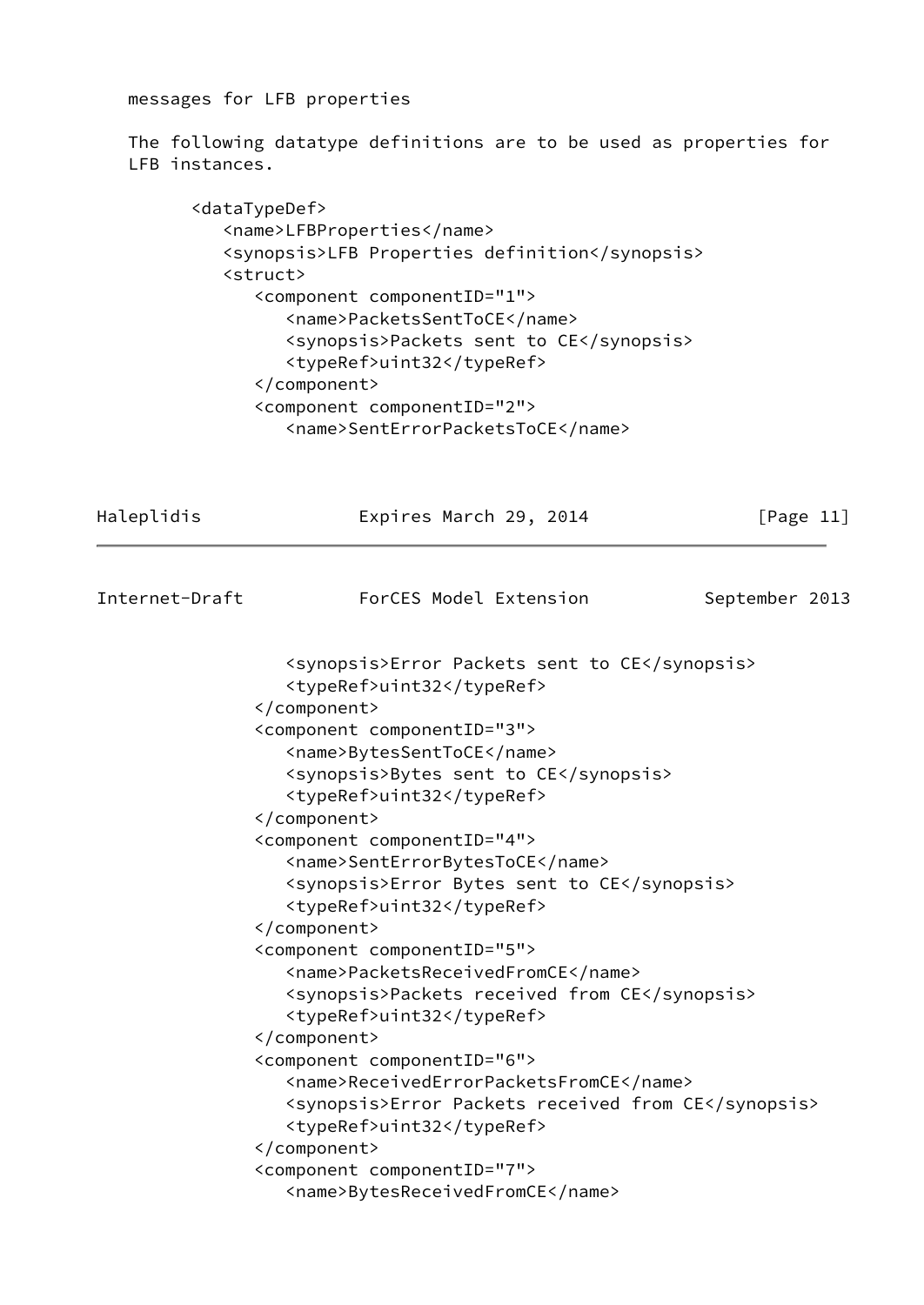| <synopsis>Bytesreceived from CE</synopsis>        |
|---------------------------------------------------|
| <typeref>uint32</typeref>                         |
|                                                   |
| <component componentid="8"></component>           |
| <name>ReceivedErrorBytesFromCE</name>             |
| <synopsis>Error Bytes received from CE</synopsis> |
| <typeref>uint32</typeref>                         |
|                                                   |
| $\langle$ /struct>                                |
|                                                   |
|                                                   |

## Properties for LFB instances

<span id="page-13-0"></span>[3.7](#page-13-0). Enhancing XML Validation

 As specified earlier this is not an extension but an enhancement of the schema to provide additional validation rules. This includes adding new key declarations to provide uniqueness as deinfed by the ForCES Model [\[RFC5812](https://datatracker.ietf.org/doc/pdf/rfc5812)]. Such validations work only on within the same xml file.

| [Page 12] |
|-----------|
|           |

<span id="page-13-2"></span>Internet-Draft ForCES Model Extension September 2013

 The following validation rules have been appended in the original schema in [[RFC5812](https://datatracker.ietf.org/doc/pdf/rfc5812)]:

- 1. Each metadata ID must be unique.
- 2. LFB Class IDs must be unique.
- 3. Component ID, Capability ID and Event Base ID must be unique per LFB.
- 4. Event IDs must be unique per LFB.
- 5. Special Values in Atomic datatypes must be unique per atomic datatype.
- <span id="page-13-1"></span>[4](#page-13-1). XML Extension Schema for LFB Class Library Documents

<?xml version="1.0" encoding="UTF-8"?>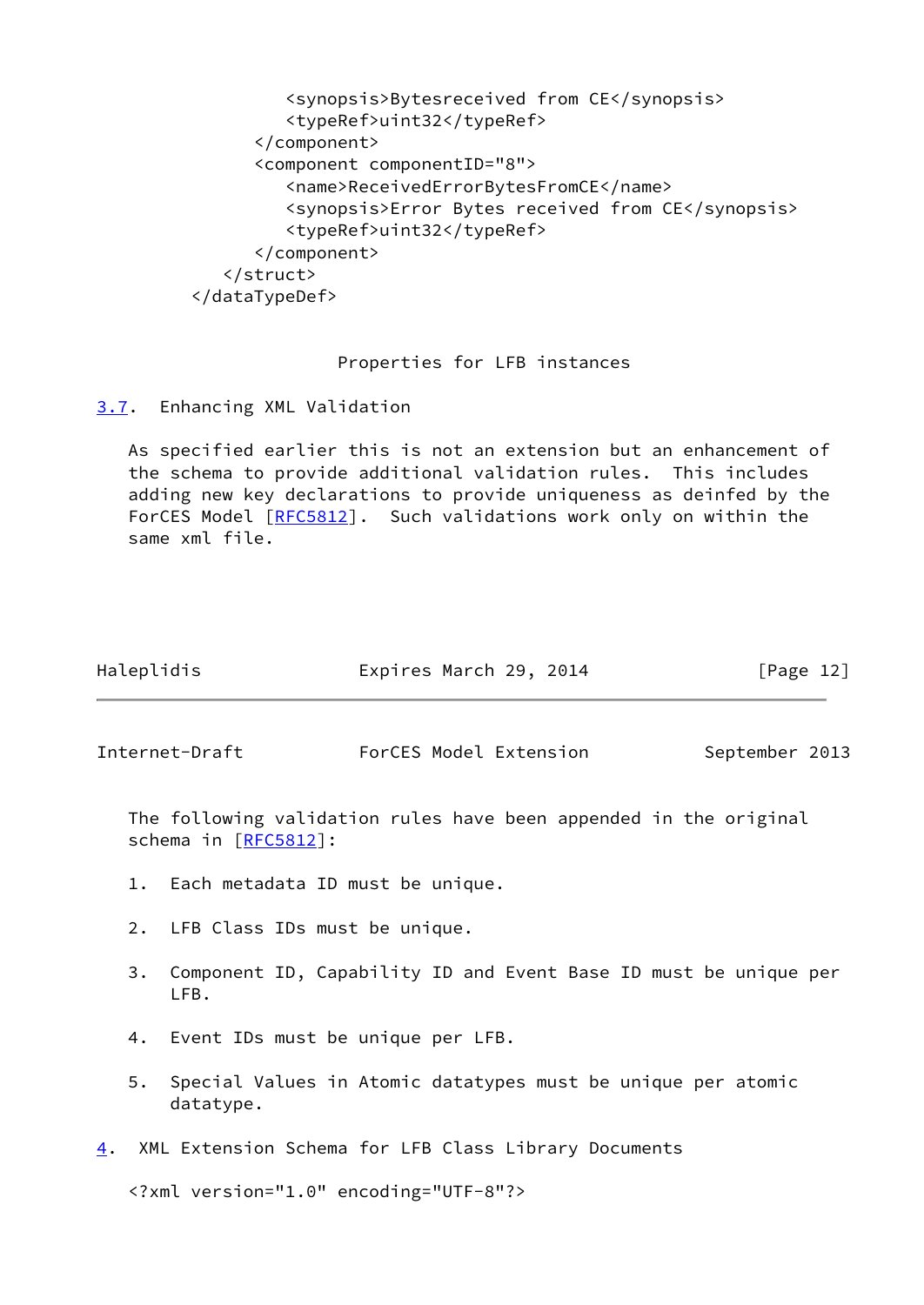```
 <xsd:schema xmlns:xsd="http://www.w3.org/2001/XMLSchema"
       xmlns="urn:ietf:params:xml:ns:forces:lfbmodel:1.0"
       xmlns:lfb="urn:ietf:params:xml:ns:forces:lfbmodel:1.0"
       targetNamespace="urn:ietf:params:xml:ns:forces:lfbmodel:1.0"
       elementFormDefault="qualified" attributeFormDefault="unqualified">
       <xsd:annotation>
          <xsd:documentation xml:lang="en">
             Schema for Defining LFB Classes and associated types (
             frames, data types for LFB attributes, and metadata).
          </xsd:documentation>
       </xsd:annotation>
       <xsd:element name="description" type="xsd:string" />
       <xsd:element name="synopsis" type="xsd:string" />
       <!-- Document root element: LFBLibrary -->
       <xsd:element name="LFBLibrary">
          <xsd:complexType>
             <xsd:sequence>
                <xsd:element ref="description" minOccurs="0" />
                <xsd:element name="load" type="loadType"
                   minOccurs="0" maxOccurs="unbounded" />
                <xsd:element name="frameDefs" type="frameDefsType"
                   minOccurs="0" />
                <xsd:element name="dataTypeDefs" type="dataTypeDefsType"
                   minOccurs="0" />
                <xsd:element name="metadataDefs" type="metadataDefsType"
                   minOccurs="0" />
                <xsd:element name="LFBClassDefs" type="LFBClassDefsType"
                  minOccurs="0" />
             </xsd:sequence>
             <xsd:attribute name="provides" type="xsd:Name"
Haleplidis Expires March 29, 2014 [Page 13]
Internet-Draft ForCES Model Extension September 2013
                use="required" />
```

```
 </xsd:complexType>
 <!-- Uniqueness constraints -->
 <xsd:key name="frame">
    <xsd:selector xpath="lfb:frameDefs/lfb:frameDef" />
    <xsd:field xpath="lfb:name" />
 </xsd:key>
 <xsd:key name="dataType">
    <xsd:selector xpath="lfb:dataTypeDefs/lfb:dataTypeDef" />
    <xsd:field xpath="lfb:name" />
 </xsd:key>
```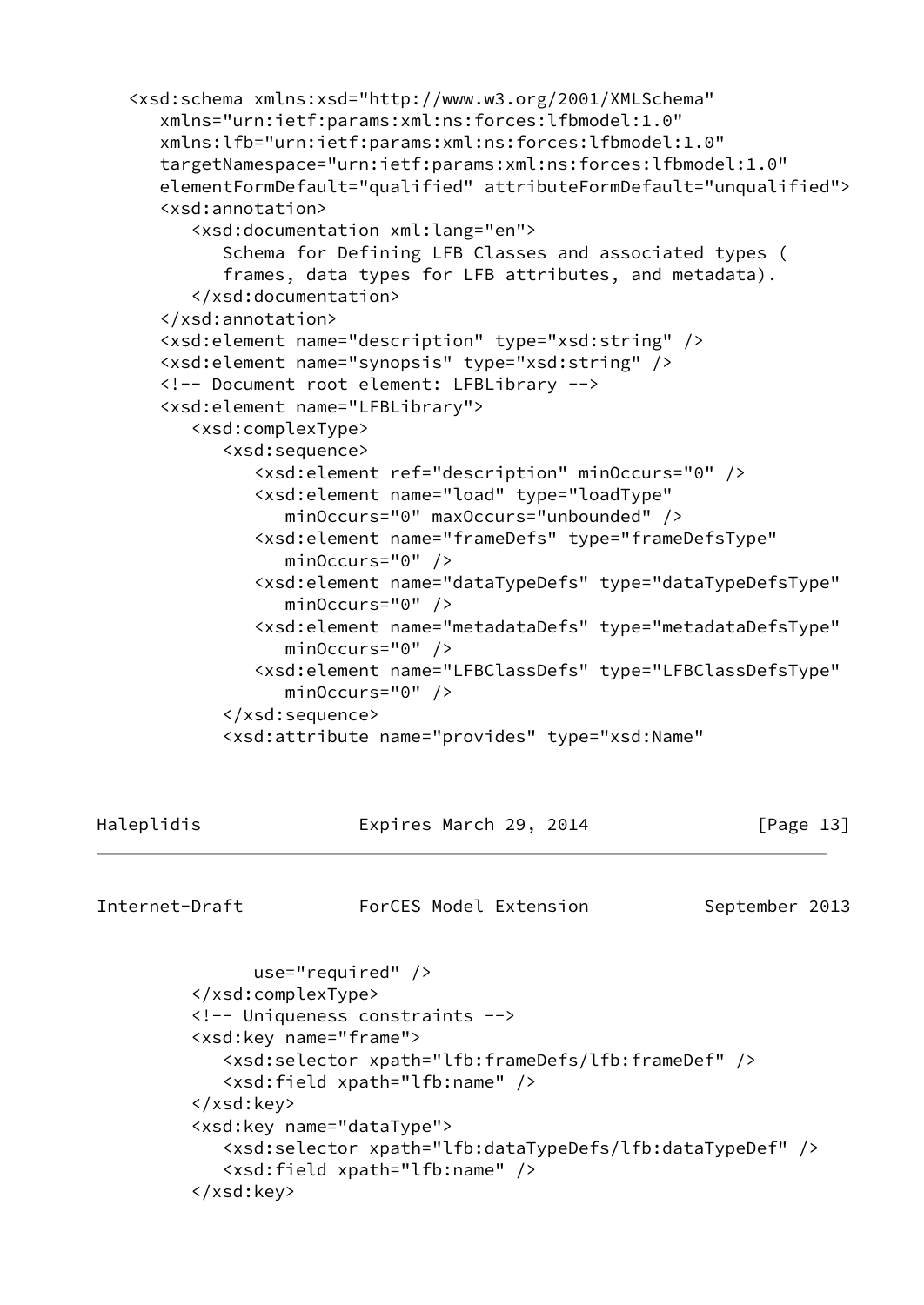```
 <xsd:key name="metadataDef">
       <xsd:selector xpath="lfb:metadataDefs/lfb:metadataDef" />
       <xsd:field xpath="lfb:name" />
    </xsd:key>
    <xsd:key name="metadataDefID">
       <xsd:selector xpath="lfb:metadataDefs/lfb:metadataDef" />
       <xsd:field xpath="lfb:metadataID" />
    </xsd:key>
    <xsd:key name="LFBClassDef">
       <xsd:selector xpath="lfb:LFBClassDefs/lfb:LFBClassDef" />
       <xsd:field xpath="lfb:name" />
    </xsd:key>
    <xsd:key name="LFBClassDefID">
       <xsd:selector xpath="lfb:LFBClassDefs/lfb:LFBClassDef" />
       <xsd:field xpath="@LFBClassID" />
    </xsd:key>
 </xsd:element>
 <xsd:complexType name="loadType">
    <xsd:attribute name="library" type="xsd:Name" use="required" />
    <xsd:attribute name="location" type="xsd:anyURI"
       use="optional" />
 </xsd:complexType>
 <xsd:complexType name="frameDefsType">
    <xsd:sequence>
       <xsd:element name="frameDef" maxOccurs="unbounded">
          <xsd:complexType>
             <xsd:sequence>
                <xsd:element name="name" type="xsd:NMTOKEN" />
                <xsd:element ref="synopsis" />
                <xsd:element ref="description"
                    minOccurs="0" />
             </xsd:sequence>
          </xsd:complexType>
       </xsd:element>
    </xsd:sequence>
 </xsd:complexType>
 <xsd:complexType name="dataTypeDefsType">
```

| Haleplidis                                                            | Expires March 29, 2014                                                                                 | $\lceil \text{Page 14} \rceil$ |
|-----------------------------------------------------------------------|--------------------------------------------------------------------------------------------------------|--------------------------------|
| Internet-Draft                                                        | ForCES Model Extension                                                                                 | September 2013                 |
| <xsd:sequence><br/><xsd:complextype></xsd:complextype></xsd:sequence> | <xsd:element maxoccurs="unbounded" name="dataTypeDef"><br/><xsd:sequence></xsd:sequence></xsd:element> |                                |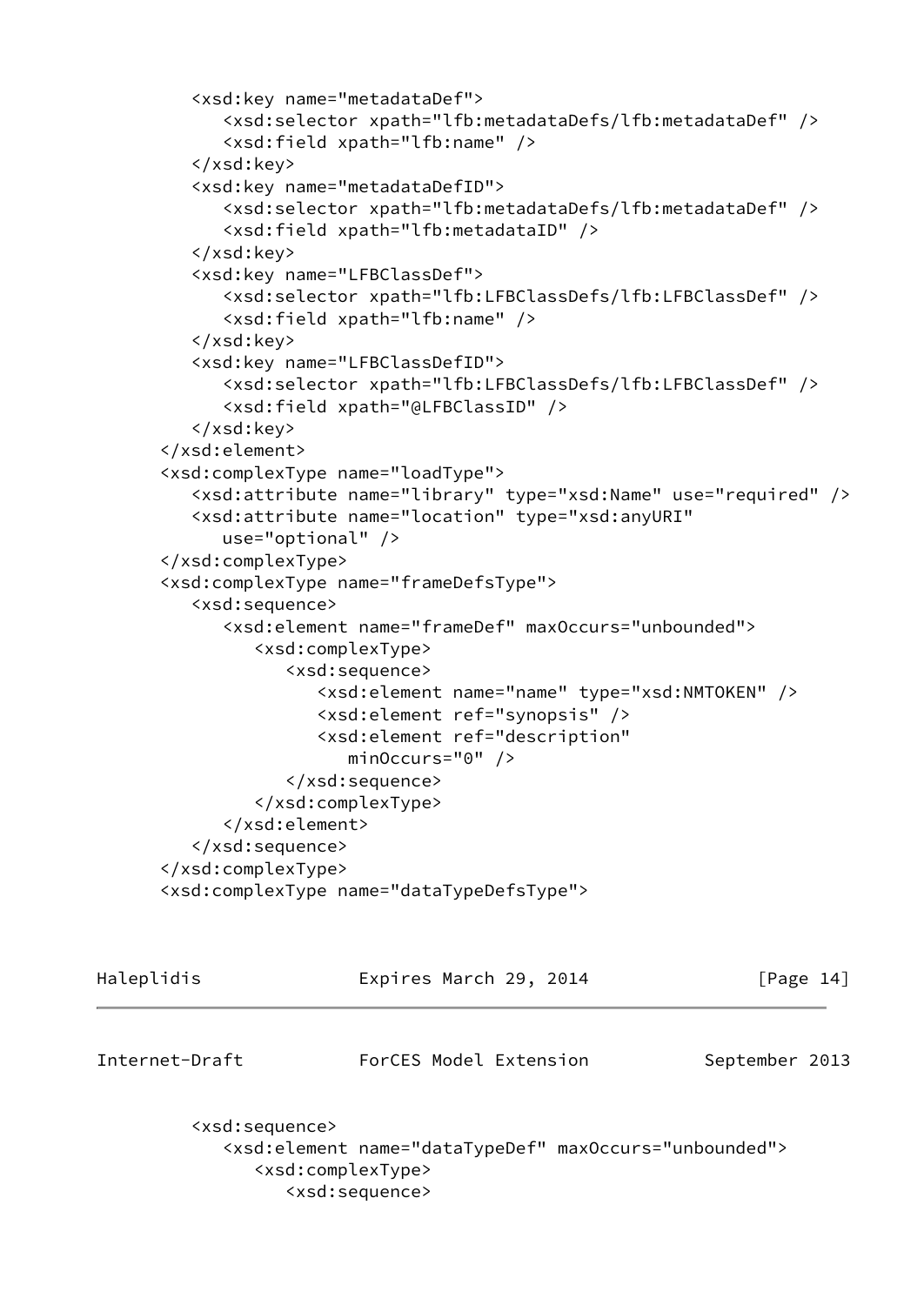```
 <xsd:element name="name" type="xsd:NMTOKEN" />
                <xsd:element name="derivedFrom" type="xsd:NMTOKEN"
                    minOccurs="0" />
                <xsd:element ref="synopsis" />
                <xsd:element ref="description"
                    minOccurs="0" />
                <xsd:group ref="typeDeclarationGroup" />
             </xsd:sequence>
          </xsd:complexType>
       </xsd:element>
    </xsd:sequence>
 </xsd:complexType>
 <!-- Predefined (built-in) atomic data-types are: char, uchar,
   int16, uint16, int32, uint32, int64, uint64, string[N], string,
    byte[N], boolean, octetstring[N], float32, float64 -->
 <xsd:group name="typeDeclarationGroup">
    <xsd:choice>
       <!-- Extension -->
       <xsd:sequence>
          <!-- /Extension -->
          <xsd:element name="typeRef" type="typeRefNMTOKEN" />
          <!-- Extension -->
          <xsd:element name="DefaultValue" type="xsd:token"
             minOccurs="0" />
       </xsd:sequence>
       <xsd:element name="bitmap" type="bitmapType"/>
       <!-- /Extension -->
       <xsd:element name="atomic" type="atomicType" />
       <xsd:element name="array" type="arrayType">
          <!-- Extension -->
          <!--declare keys to have unique IDs -->
          <xsd:key name="contentKeyID">
             <xsd:selector xpath="lfb:contentKey" />
             <xsd:field xpath="@contentKeyID" />
          </xsd:key>
          <!-- /Extension -->
       </xsd:element>
       <xsd:element name="struct" type="structType">
          <!-- Extension -->
          <!-- key for componentIDs uniqueness in a struct -->
          <xsd:key name="structComponentID">
             <xsd:selector xpath="lfb:component" />
             <xsd:field xpath="@componentID" />
          </xsd:key>
```
Haleplidis **Expires March 29, 2014** [Page 15]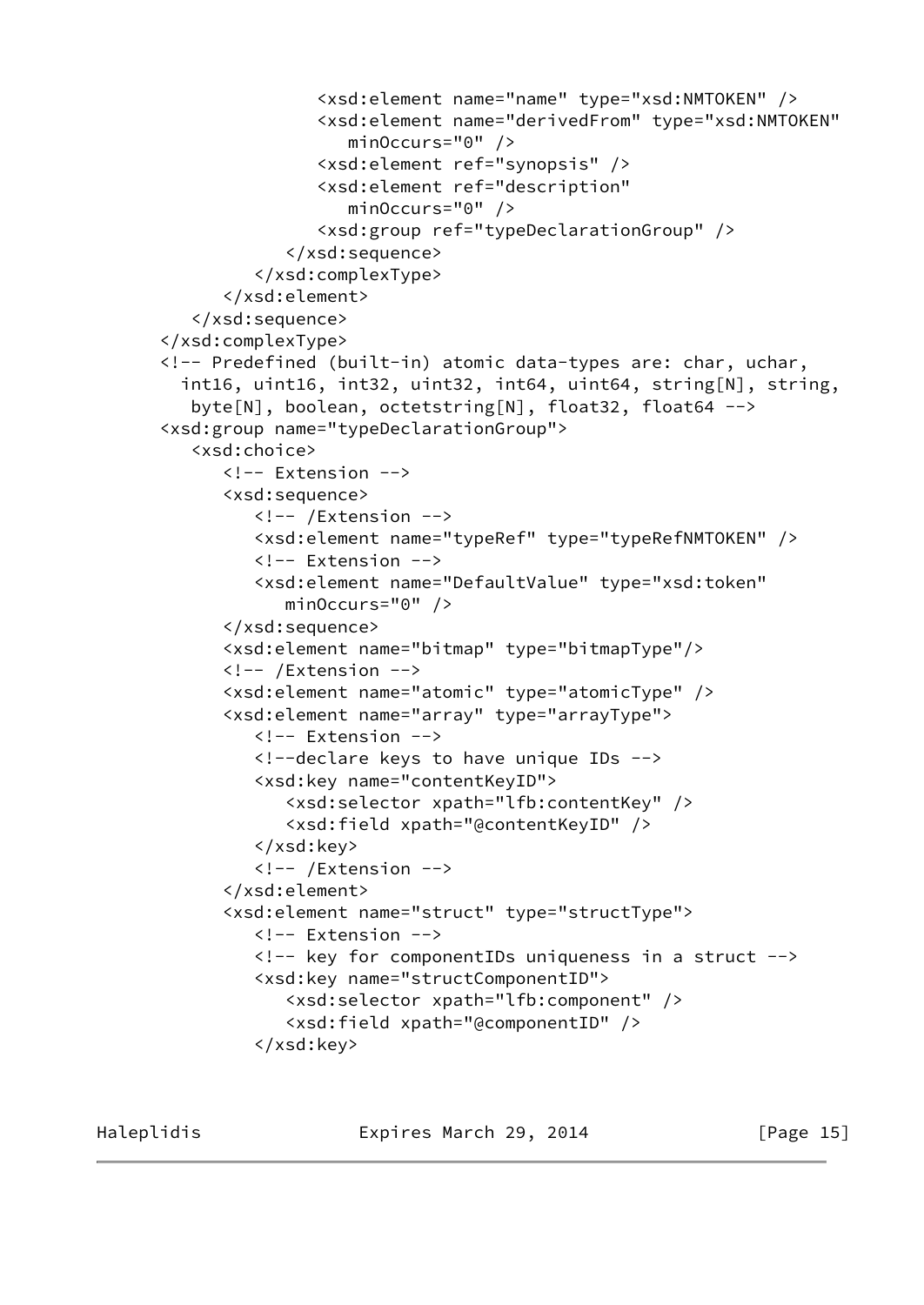```
\langle!-- /Extension -->
       </xsd:element>
       <xsd:element name="union" type="structType" />
       <xsd:element name="alias" type="typeRefNMTOKEN" />
    </xsd:choice>
 </xsd:group>
 <xsd:simpleType name="typeRefNMTOKEN">
    <xsd:restriction base="xsd:token">
       <xsd:pattern value="\c+" />
       <xsd:pattern value="string\[\d+\]" />
       <xsd:pattern value="byte\[\d+\]" />
       <xsd:pattern value="octetstring\[\d+\]" />
    </xsd:restriction>
 </xsd:simpleType>
 <xsd:complexType name="atomicType">
    <xsd:sequence>
       <xsd:element name="baseType" type="typeRefNMTOKEN" />
       <xsd:element name="rangeRestriction"
         type="rangeRestrictionType" minOccurs="0" />
       <xsd:element name="specialValues" type="specialValuesType"
          minOccurs="0">
          <!-- Extension -->
          <xsd:key name="SpecialValue">
             <xsd:selector xpath="specialValue" />
             <xsd:field xpath="@value" />
          </xsd:key>
         \langle!-- /Extension -->
       </xsd:element>
       <!-- Extension -->
       <xsd:element name="defaultValue" type="xsd:token"
          minOccurs="0" />
       <!-- /Extension -->
    </xsd:sequence>
 </xsd:complexType>
 <xsd:complexType name="rangeRestrictionType">
    <xsd:sequence>
       <xsd:element name="allowedRange" maxOccurs="unbounded">
          <xsd:complexType>
             <xsd:attribute name="min" type="xsd:integer"
                 use="required" />
             <xsd:attribute name="max" type="xsd:integer"
                 use="required" />
          </xsd:complexType>
       </xsd:element>
    </xsd:sequence>
 </xsd:complexType>
 <xsd:complexType name="specialValuesType">
```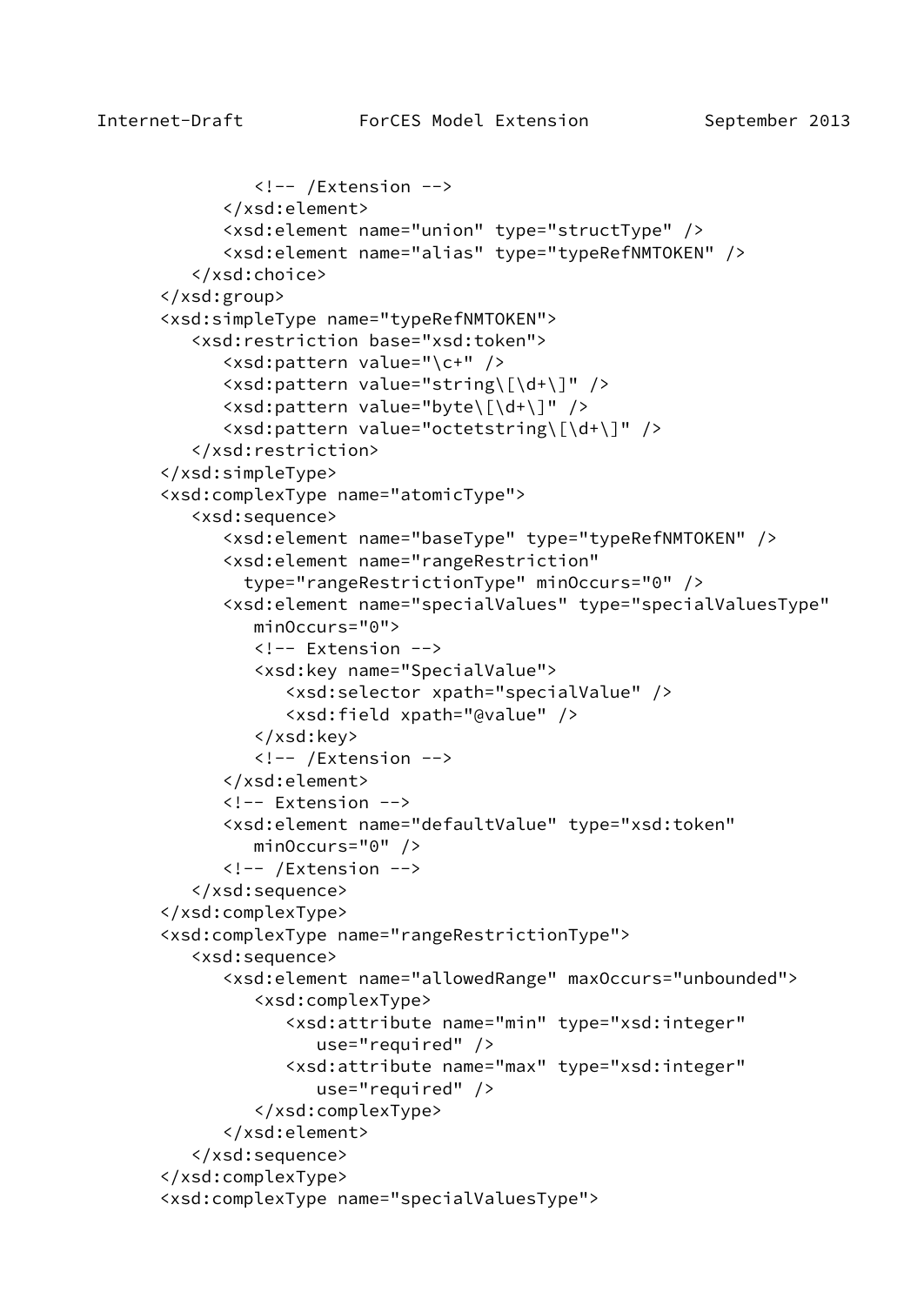```
 <xsd:sequence>
```

| Haleplidis                    | Expires March 29, 2014                                                                                   | [Page $16$ ]   |
|-------------------------------|----------------------------------------------------------------------------------------------------------|----------------|
| Internet-Draft                | ForCES Model Extension                                                                                   | September 2013 |
|                               | <xsd:element maxoccurs="unbounded" name="specialValue"></xsd:element>                                    |                |
|                               | <xsd:complextype></xsd:complextype>                                                                      |                |
|                               | <xsd:sequence></xsd:sequence>                                                                            |                |
|                               | <xsd:element name="name" type="xsd:NMTOKEN"></xsd:element><br><xsd:element ref="synopsis"></xsd:element> |                |
|                               |                                                                                                          |                |
|                               | <xsd:attribute name="value" type="xsd:token"></xsd:attribute>                                            |                |
|                               |                                                                                                          |                |
|                               |                                                                                                          |                |
|                               |                                                                                                          |                |
|                               |                                                                                                          |                |
| Extension                     |                                                                                                          |                |
|                               | <xsd:complextype name="bitmapType"></xsd:complextype>                                                    |                |
| <xsd:sequence></xsd:sequence> | <xsd:element maxoccurs="unbounded" name="bit"></xsd:element>                                             |                |
|                               | <xsd:complextype></xsd:complextype>                                                                      |                |
|                               | <xsd:attribute <="" name="position" td="" type="xsd:NMTOKEN"><td></td></xsd:attribute>                   |                |
|                               | $use="regulared"$                                                                                        |                |
|                               | <xsd:attribute <="" name="name" td="" type="xsd:NMTOKEN"><td></td></xsd:attribute>                       |                |
|                               | $use="regulared"$                                                                                        |                |
|                               | <xsd:attribute <="" name="defaultValue" td="" type="booleanValues"><td></td></xsd:attribute>             |                |
|                               | $use="optional"$                                                                                         |                |
|                               |                                                                                                          |                |
|                               |                                                                                                          |                |
|                               |                                                                                                          |                |
|                               | <xsd:attribute name="size" type="xsd:integer" use="optional"></xsd:attribute>                            |                |
|                               |                                                                                                          |                |
|                               | <xsd:simpletype name="booleanValues"></xsd:simpletype>                                                   |                |
|                               | <xsd:restriction base="xsd:integer"></xsd:restriction>                                                   |                |
|                               | <xsd:mininclusive value="0"></xsd:mininclusive>                                                          |                |
|                               | <xsd:maxinclusive value="1"></xsd:maxinclusive>                                                          |                |
|                               |                                                                                                          |                |
| $\langle$ !-- /Extension -->  |                                                                                                          |                |
|                               | <xsd:complextype name="arrayType"></xsd:complextype>                                                     |                |
| <xsd:sequence></xsd:sequence> |                                                                                                          |                |
|                               | <xsd:group ref="typeDeclarationGroup"></xsd:group>                                                       |                |
|                               | <xsd:element <="" minoccurs="0" name="contentKey" td=""><td></td></xsd:element>                          |                |
|                               | maxOccurs="unbounded">                                                                                   |                |
|                               | <xsd:complextype></xsd:complextype>                                                                      |                |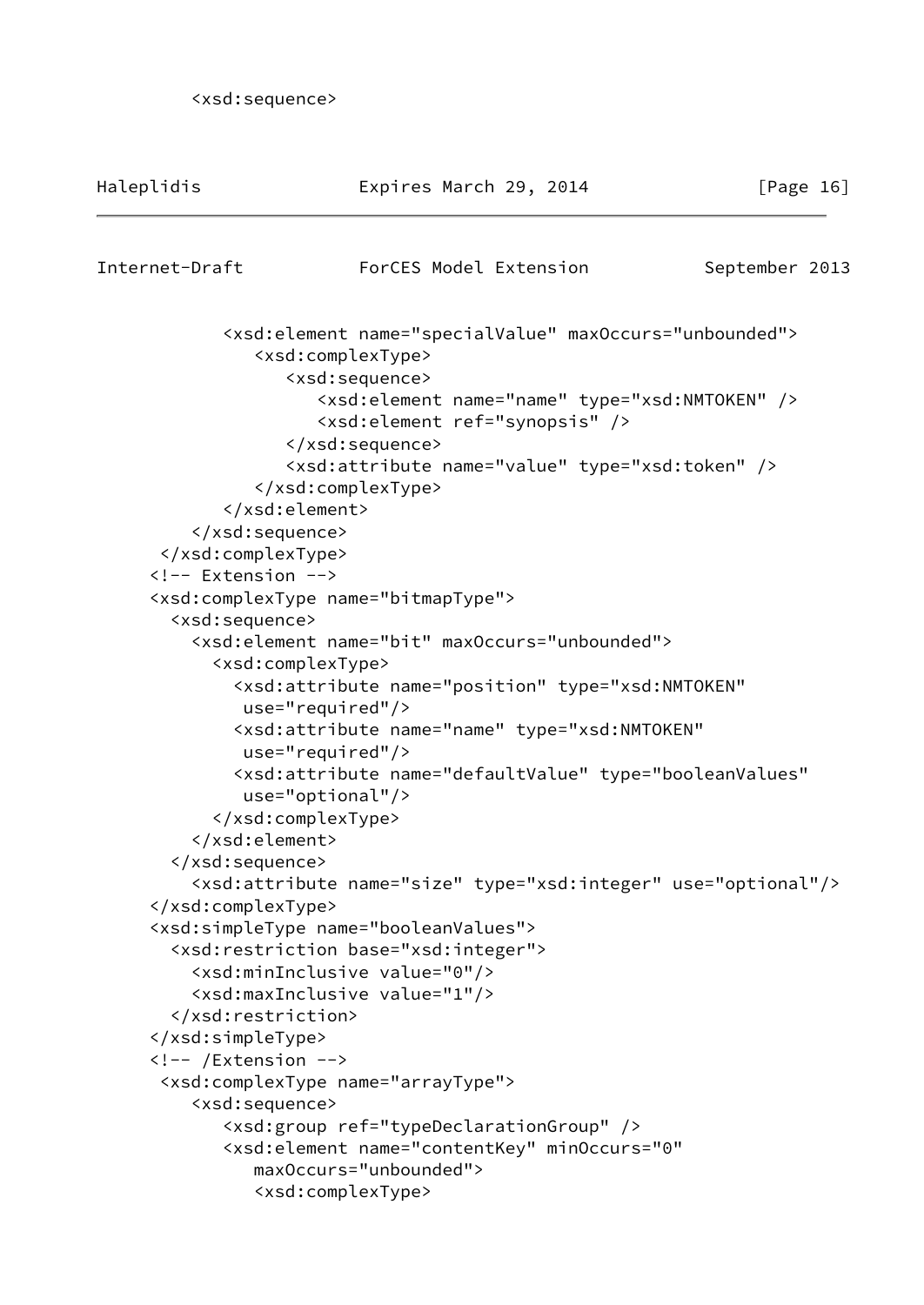```
 <xsd:sequence>
          <xsd:element name="contentKeyField"
             type="xsd:string" maxOccurs="unbounded" />
       </xsd:sequence>
       <xsd:attribute name="contentKeyID" type="xsd:integer"
          use="required" />
    </xsd:complexType>
 </xsd:element>
```

| Internet-Draft<br>ForCES Model Extension<br>September 2013<br><br><xsd:attribute <br="" name="type" use="optional">default="variable-size"&gt;<br/><xsd:simpletype><br/><xsd:restriction base="xsd:string"><br/><xsd:enumeration value="fixed-size"></xsd:enumeration><br/><xsd:enumeration value="variable-size"></xsd:enumeration><br/></xsd:restriction><br/></xsd:simpletype><br/></xsd:attribute><br><xsd:attribute <br="" name="length" type="xsd:integer"><math>use="optional"</math>/&gt;<br/><xsd:attribute <br="" name="maxLength" type="xsd:integer"><math>use="optional"</math>/&gt;<br/><br/><xsd:complextype name="structType"><br/><xsd:sequence><br/><xsd:element <br="" name="derivedFrom" type="typeRefNMTOKEN"><math>minOccurs="0"</math> /&gt;<br/><xsd:element maxoccurs="unbounded" name="component"><br/><xsd:complextype><br/><xsd:sequence><br/><xsd:element name="name" type="xsd:NMTOKEN"></xsd:element><br/><xsd:element ref="synopsis"></xsd:element><br/><xsd:element <br="" ref="description"><math>minOccurs="0"</math> /&gt;<br/><xsd:element minoccurs="0" name="optional"></xsd:element><br/><xsd:group ref="typeDeclarationGroup"></xsd:group><br/></xsd:element></xsd:sequence><br/><!-- Extension --><br/><xsd:attribute <br="" name="access" use="optional">default="read-write"&gt;</xsd:attribute></xsd:complextype></xsd:element></xsd:element></xsd:sequence></xsd:complextype></xsd:attribute></xsd:attribute> | Haleplidis | Expires March 29, 2014            | [Page $17$ ] |
|------------------------------------------------------------------------------------------------------------------------------------------------------------------------------------------------------------------------------------------------------------------------------------------------------------------------------------------------------------------------------------------------------------------------------------------------------------------------------------------------------------------------------------------------------------------------------------------------------------------------------------------------------------------------------------------------------------------------------------------------------------------------------------------------------------------------------------------------------------------------------------------------------------------------------------------------------------------------------------------------------------------------------------------------------------------------------------------------------------------------------------------------------------------------------------------------------------------------------------------------------------------------------------------------------------------------------------------------------------------------------------------------------------------------------------------------------------|------------|-----------------------------------|--------------|
|                                                                                                                                                                                                                                                                                                                                                                                                                                                                                                                                                                                                                                                                                                                                                                                                                                                                                                                                                                                                                                                                                                                                                                                                                                                                                                                                                                                                                                                            |            |                                   |              |
|                                                                                                                                                                                                                                                                                                                                                                                                                                                                                                                                                                                                                                                                                                                                                                                                                                                                                                                                                                                                                                                                                                                                                                                                                                                                                                                                                                                                                                                            |            |                                   |              |
|                                                                                                                                                                                                                                                                                                                                                                                                                                                                                                                                                                                                                                                                                                                                                                                                                                                                                                                                                                                                                                                                                                                                                                                                                                                                                                                                                                                                                                                            |            |                                   |              |
|                                                                                                                                                                                                                                                                                                                                                                                                                                                                                                                                                                                                                                                                                                                                                                                                                                                                                                                                                                                                                                                                                                                                                                                                                                                                                                                                                                                                                                                            |            |                                   |              |
|                                                                                                                                                                                                                                                                                                                                                                                                                                                                                                                                                                                                                                                                                                                                                                                                                                                                                                                                                                                                                                                                                                                                                                                                                                                                                                                                                                                                                                                            |            |                                   |              |
|                                                                                                                                                                                                                                                                                                                                                                                                                                                                                                                                                                                                                                                                                                                                                                                                                                                                                                                                                                                                                                                                                                                                                                                                                                                                                                                                                                                                                                                            |            |                                   |              |
|                                                                                                                                                                                                                                                                                                                                                                                                                                                                                                                                                                                                                                                                                                                                                                                                                                                                                                                                                                                                                                                                                                                                                                                                                                                                                                                                                                                                                                                            |            |                                   |              |
|                                                                                                                                                                                                                                                                                                                                                                                                                                                                                                                                                                                                                                                                                                                                                                                                                                                                                                                                                                                                                                                                                                                                                                                                                                                                                                                                                                                                                                                            |            |                                   |              |
|                                                                                                                                                                                                                                                                                                                                                                                                                                                                                                                                                                                                                                                                                                                                                                                                                                                                                                                                                                                                                                                                                                                                                                                                                                                                                                                                                                                                                                                            |            |                                   |              |
|                                                                                                                                                                                                                                                                                                                                                                                                                                                                                                                                                                                                                                                                                                                                                                                                                                                                                                                                                                                                                                                                                                                                                                                                                                                                                                                                                                                                                                                            |            |                                   |              |
|                                                                                                                                                                                                                                                                                                                                                                                                                                                                                                                                                                                                                                                                                                                                                                                                                                                                                                                                                                                                                                                                                                                                                                                                                                                                                                                                                                                                                                                            |            |                                   |              |
|                                                                                                                                                                                                                                                                                                                                                                                                                                                                                                                                                                                                                                                                                                                                                                                                                                                                                                                                                                                                                                                                                                                                                                                                                                                                                                                                                                                                                                                            |            |                                   |              |
|                                                                                                                                                                                                                                                                                                                                                                                                                                                                                                                                                                                                                                                                                                                                                                                                                                                                                                                                                                                                                                                                                                                                                                                                                                                                                                                                                                                                                                                            |            |                                   |              |
|                                                                                                                                                                                                                                                                                                                                                                                                                                                                                                                                                                                                                                                                                                                                                                                                                                                                                                                                                                                                                                                                                                                                                                                                                                                                                                                                                                                                                                                            |            |                                   |              |
|                                                                                                                                                                                                                                                                                                                                                                                                                                                                                                                                                                                                                                                                                                                                                                                                                                                                                                                                                                                                                                                                                                                                                                                                                                                                                                                                                                                                                                                            |            |                                   |              |
|                                                                                                                                                                                                                                                                                                                                                                                                                                                                                                                                                                                                                                                                                                                                                                                                                                                                                                                                                                                                                                                                                                                                                                                                                                                                                                                                                                                                                                                            |            |                                   |              |
|                                                                                                                                                                                                                                                                                                                                                                                                                                                                                                                                                                                                                                                                                                                                                                                                                                                                                                                                                                                                                                                                                                                                                                                                                                                                                                                                                                                                                                                            |            |                                   |              |
|                                                                                                                                                                                                                                                                                                                                                                                                                                                                                                                                                                                                                                                                                                                                                                                                                                                                                                                                                                                                                                                                                                                                                                                                                                                                                                                                                                                                                                                            |            |                                   |              |
|                                                                                                                                                                                                                                                                                                                                                                                                                                                                                                                                                                                                                                                                                                                                                                                                                                                                                                                                                                                                                                                                                                                                                                                                                                                                                                                                                                                                                                                            |            |                                   |              |
|                                                                                                                                                                                                                                                                                                                                                                                                                                                                                                                                                                                                                                                                                                                                                                                                                                                                                                                                                                                                                                                                                                                                                                                                                                                                                                                                                                                                                                                            |            |                                   |              |
|                                                                                                                                                                                                                                                                                                                                                                                                                                                                                                                                                                                                                                                                                                                                                                                                                                                                                                                                                                                                                                                                                                                                                                                                                                                                                                                                                                                                                                                            |            |                                   |              |
|                                                                                                                                                                                                                                                                                                                                                                                                                                                                                                                                                                                                                                                                                                                                                                                                                                                                                                                                                                                                                                                                                                                                                                                                                                                                                                                                                                                                                                                            |            |                                   |              |
|                                                                                                                                                                                                                                                                                                                                                                                                                                                                                                                                                                                                                                                                                                                                                                                                                                                                                                                                                                                                                                                                                                                                                                                                                                                                                                                                                                                                                                                            |            |                                   |              |
|                                                                                                                                                                                                                                                                                                                                                                                                                                                                                                                                                                                                                                                                                                                                                                                                                                                                                                                                                                                                                                                                                                                                                                                                                                                                                                                                                                                                                                                            |            |                                   |              |
|                                                                                                                                                                                                                                                                                                                                                                                                                                                                                                                                                                                                                                                                                                                                                                                                                                                                                                                                                                                                                                                                                                                                                                                                                                                                                                                                                                                                                                                            |            |                                   |              |
|                                                                                                                                                                                                                                                                                                                                                                                                                                                                                                                                                                                                                                                                                                                                                                                                                                                                                                                                                                                                                                                                                                                                                                                                                                                                                                                                                                                                                                                            |            |                                   |              |
|                                                                                                                                                                                                                                                                                                                                                                                                                                                                                                                                                                                                                                                                                                                                                                                                                                                                                                                                                                                                                                                                                                                                                                                                                                                                                                                                                                                                                                                            |            |                                   |              |
|                                                                                                                                                                                                                                                                                                                                                                                                                                                                                                                                                                                                                                                                                                                                                                                                                                                                                                                                                                                                                                                                                                                                                                                                                                                                                                                                                                                                                                                            |            |                                   |              |
|                                                                                                                                                                                                                                                                                                                                                                                                                                                                                                                                                                                                                                                                                                                                                                                                                                                                                                                                                                                                                                                                                                                                                                                                                                                                                                                                                                                                                                                            |            |                                   |              |
|                                                                                                                                                                                                                                                                                                                                                                                                                                                                                                                                                                                                                                                                                                                                                                                                                                                                                                                                                                                                                                                                                                                                                                                                                                                                                                                                                                                                                                                            |            | <xsd:simpletype></xsd:simpletype> |              |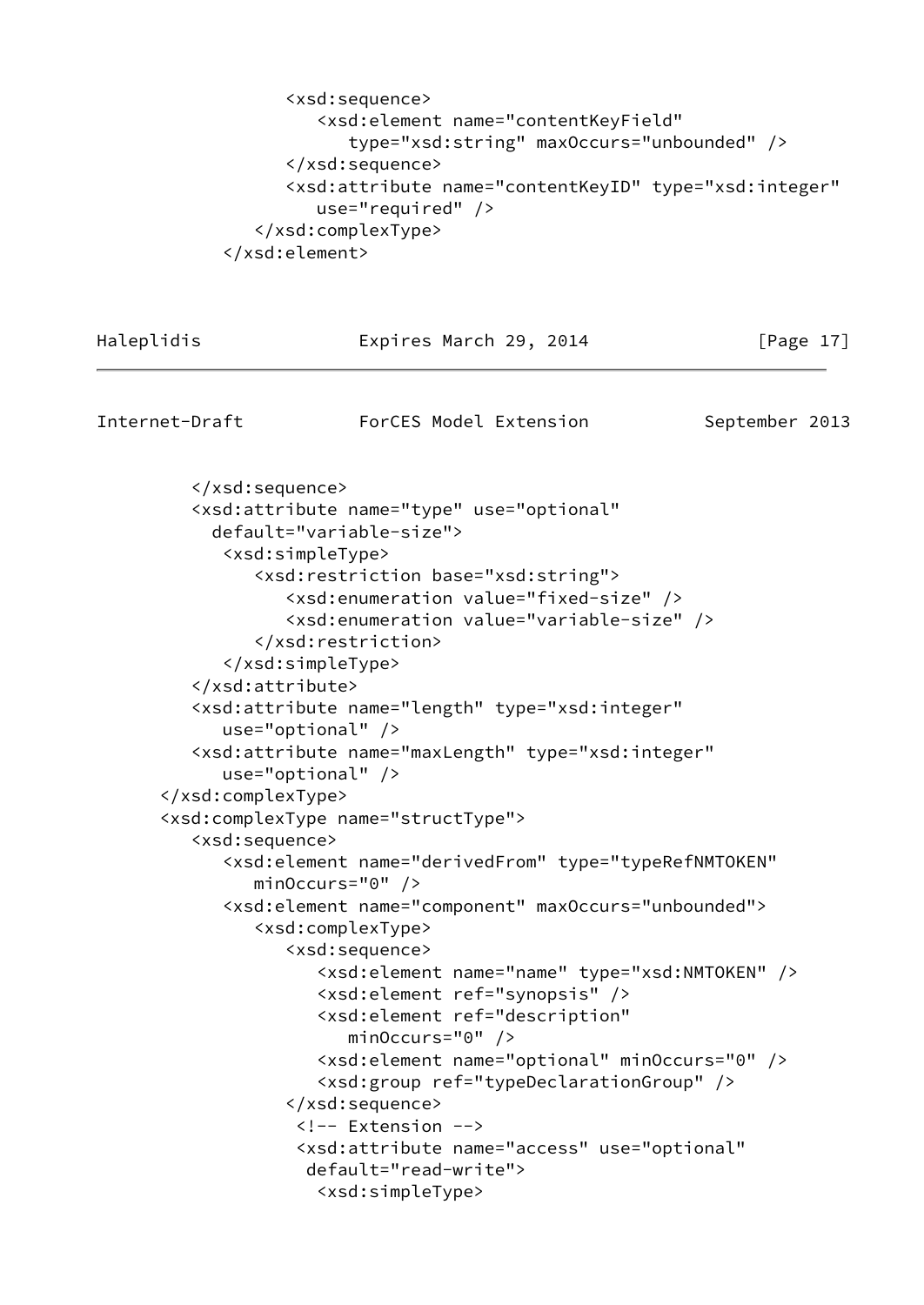```
 <xsd:list itemType="accessModeType"/>
                 </xsd:simpleType>
              </xsd:attribute>
              <!-- /Extension -->
             <xsd:attribute name="componentID"
               type="xsd:unsignedInt" use="required" />
          </xsd:complexType>
       </xsd:element>
    </xsd:sequence>
 </xsd:complexType>
 <xsd:complexType name="metadataDefsType">
    <xsd:sequence>
       <xsd:element name="metadataDef" maxOccurs="unbounded">
          <xsd:complexType>
             <xsd:sequence>
```
Haleplidis **Expires March 29, 2014** [Page 18]

Internet-Draft ForCES Model Extension September 2013

 <xsd:element name="name" type="xsd:NMTOKEN" /> <xsd:element ref="synopsis" /> <xsd:element name="metadataID" type="xsd:integer"/> <xsd:element ref="description" minOccurs="0" /> <xsd:choice> <xsd:element name="typeRef" type="typeRefNMTOKEN" /> <xsd:element name="atomic" type="atomicType" /> <!-- Extension --> <xsd:element name="array" type="arrayType"> <!--declare keys to have unique IDs --> <xsd:key name="contentKeyID1"> <xsd:selector xpath="lfb:contentKey" /> <xsd:field xpath="@contentKeyID" /> </xsd:key> <!-- /Extension --> </xsd:element> <xsd:element name="struct" type="structType"> <!-- Extension --> <!-- key declaration to make componentIDs unique in a struct  $\rightarrow$  <xsd:key name="structComponentID1"> <xsd:selector xpath="lfb:component" /> <xsd:field xpath="@componentID" /> </xsd:key>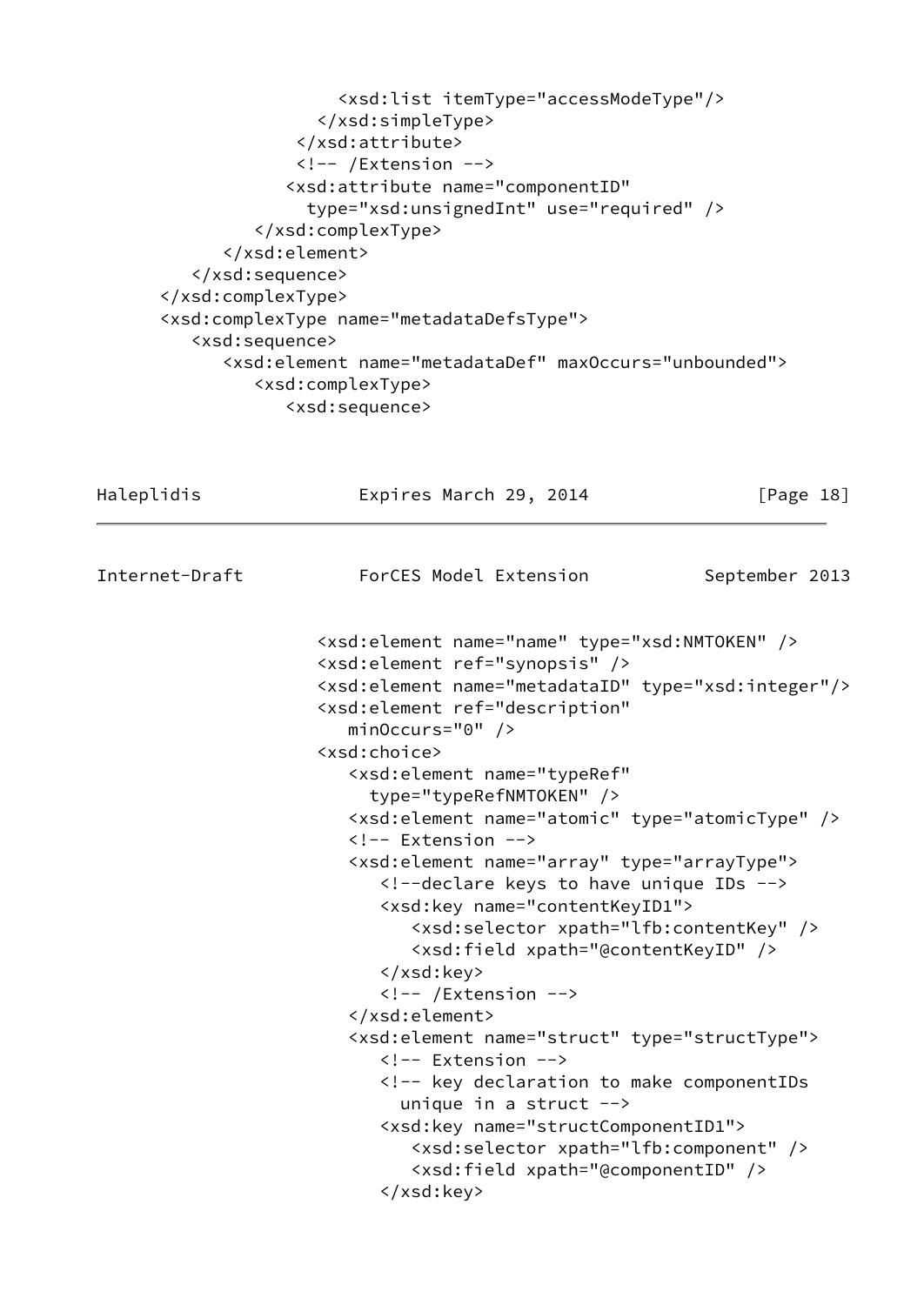```
 <!-- /Extension -->
                         </xsd:element>
                      </xsd:choice>
                   </xsd:sequence>
                </xsd:complexType>
             </xsd:element>
          </xsd:sequence>
       </xsd:complexType>
       <xsd:complexType name="LFBClassDefsType">
          <xsd:sequence>
             <xsd:element name="LFBClassDef" maxOccurs="unbounded">
                <xsd:complexType>
                   <xsd:sequence>
                      <xsd:element name="name" type="xsd:NMTOKEN" />
                      <xsd:element ref="synopsis" />
                      <xsd:element name="version" type="versionType" />
                      <xsd:element name="derivedFrom" type="xsd:NMTOKEN"
                         minOccurs="0" />
                      <xsd:element name="inputPorts"
                       type="inputPortsType"
                         minOccurs="0" />
                      <xsd:element name="outputPorts"
Haleplidis Expires March 29, 2014 [Page 19]
Internet-Draft ForCES Model Extension September 2013
                       type="outputPortsType"
                         minOccurs="0" />
                      <xsd:element name="components"
                       type="LFBComponentsType"
                         minOccurs="0" />
                      <xsd:element name="capabilities"
                       type="LFBCapabilitiesType"
                         minOccurs="0" />
                      <xsd:element name="events" type="eventsType"
                         minOccurs="0" />
                      <xsd:element ref="description"
                         minOccurs="0" />
                   </xsd:sequence>
                   <xsd:attribute name="LFBClassID"
                     type="xsd:unsignedInt" use="required" />
                </xsd:complexType>
                <!-- Key constraint to ensure unique attribute names
                  within a class: -->
                <xsd:key name="components">
```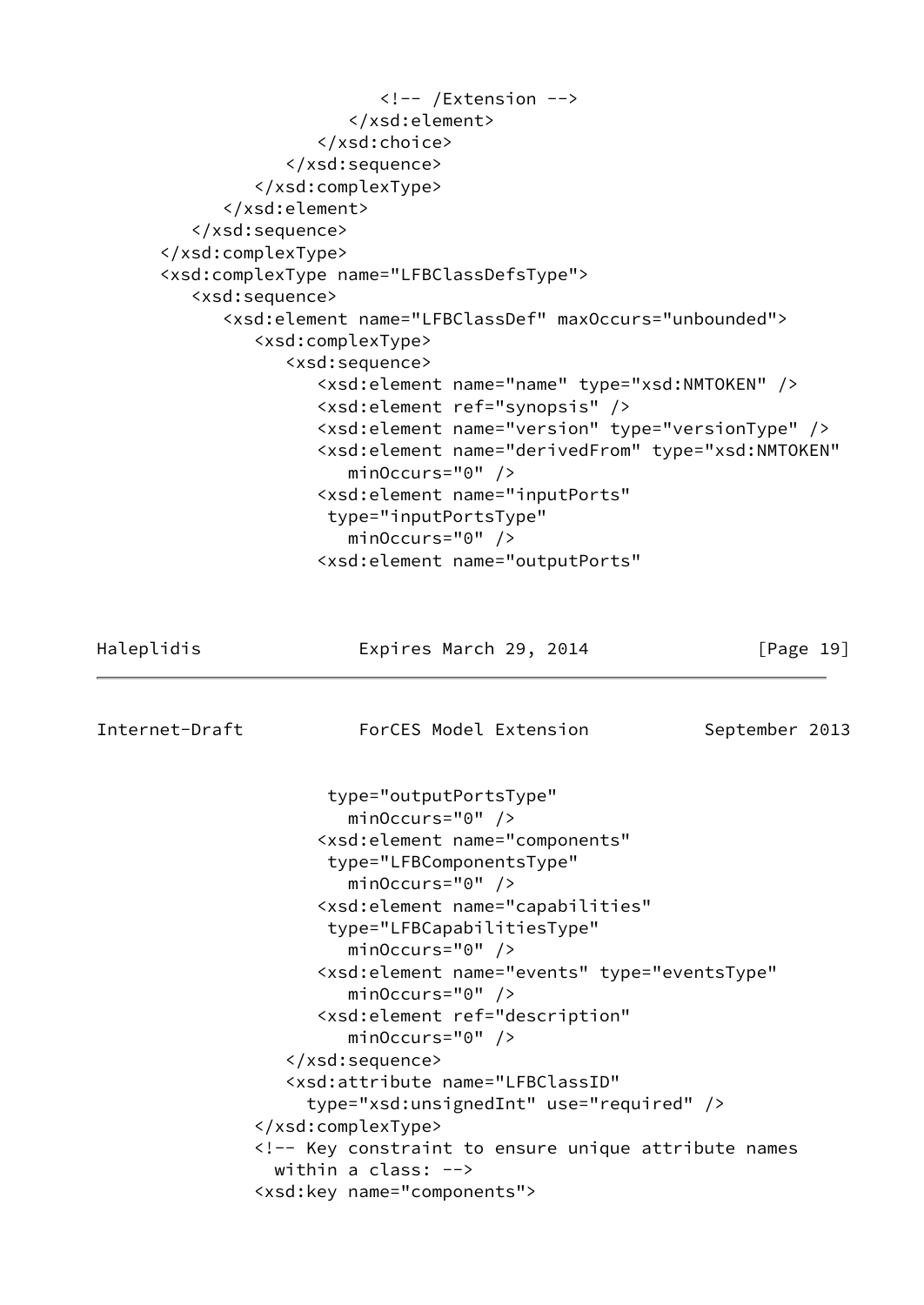```
 <xsd:selector xpath="lfb:components/lfb:component" />
    <xsd:field xpath="lfb:name" />
 </xsd:key>
 <xsd:key name="capabilities">
   <xsd:selector xpath="lfb:capabilities/lfb:capability"/>
   <xsd:field xpath="lfb:name" />
 </xsd:key>
 <xsd:key name="events">
    <xsd:selector xpath="lfb:events/lfb:event" />
    <xsd:field xpath="lfb:name" />
 </xsd:key>
 <xsd:key name="eventsIDs">
    <xsd:selector xpath="lfb:events/lfb:event" />
    <xsd:field xpath="@eventID" />
 </xsd:key>
 <xsd:key name="componentIDs">
    <xsd:selector xpath="lfb:components/lfb:component" />
    <xsd:field xpath="@componentID" />
 </xsd:key>
 <xsd:key name="capabilityIDs">
   <xsd:selector xpath="lfb:capabilities/lfb:capability"/>
    <xsd:field xpath="@componentID" />
 </xsd:key>
 <xsd:key name="ComponentCapabilityComponentIDUniqueness">
    <xsd:selector
       xpath="lfb:components/lfb:component|
       lfb:capabilities/lfb:capability|lfb:events" />
    <xsd:field xpath="@componentID|@baseID" />
 </xsd:key>
```

| Haleplidis     | Expires March 29, 2014                                        | $\lceil \text{Page } 20 \rceil$ |
|----------------|---------------------------------------------------------------|---------------------------------|
| Internet-Draft | ForCES Model Extension                                        | September 2013                  |
|                |                                                               |                                 |
|                |                                                               |                                 |
|                |                                                               |                                 |
|                | <xsd:simpletype name="versionType"></xsd:simpletype>          |                                 |
|                | <xsd:restriction base="xsd:NMTOKEN"></xsd:restriction>        |                                 |
|                | $\langle xsd:pattern value='$ [1-9][0-9]*\.([1-9][0-9]* 0)"/> |                                 |
|                |                                                               |                                 |

</xsd:simpleType>

```
 <xsd:complexType name="inputPortsType">
```

```
 <xsd:sequence>
```

```
 <xsd:element name="inputPort" type="inputPortType"
   maxOccurs="unbounded" />
```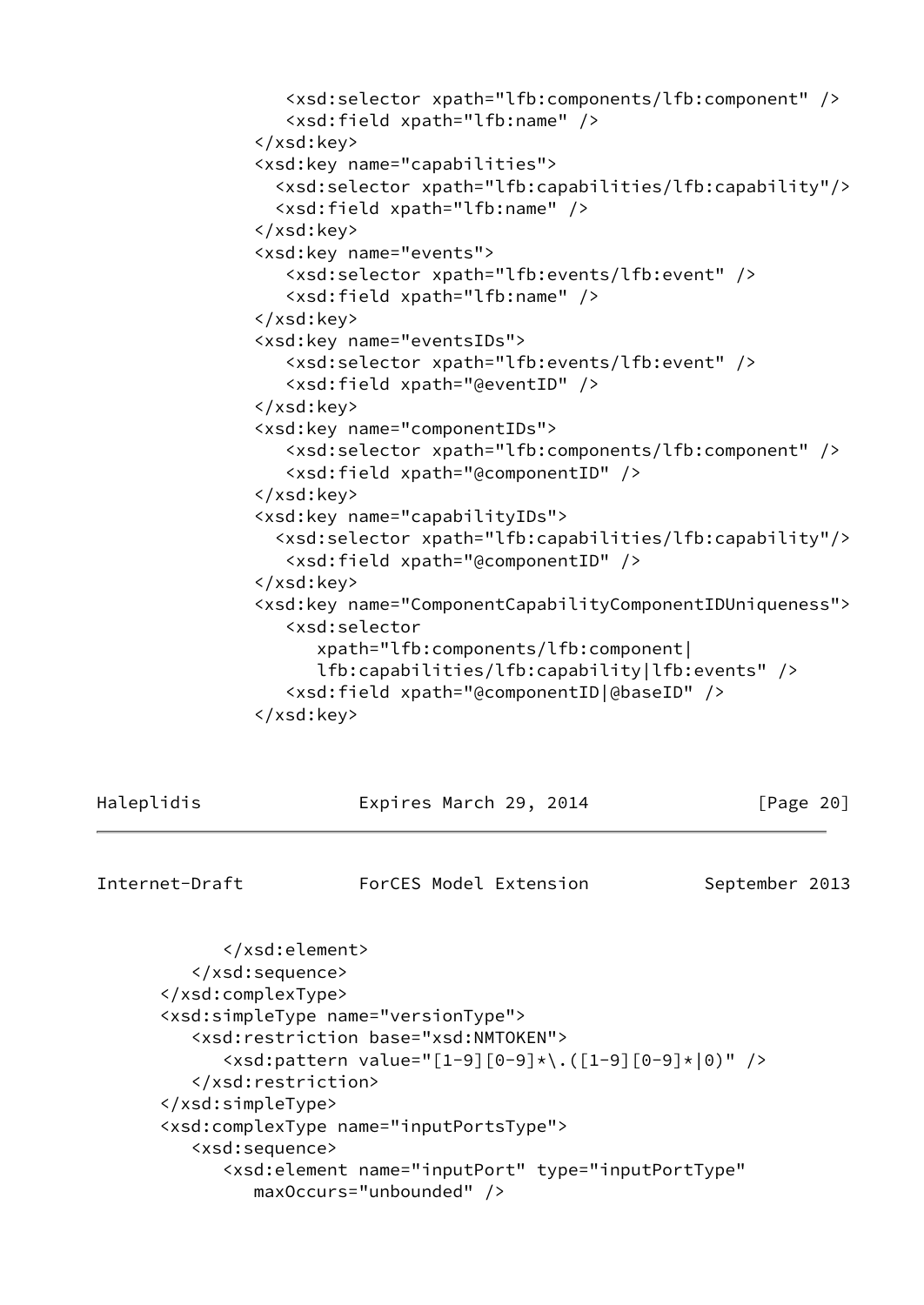```
 </xsd:sequence>
 </xsd:complexType>
 <xsd:complexType name="inputPortType">
    <xsd:sequence>
       <xsd:element name="name" type="xsd:NMTOKEN" />
       <xsd:element ref="synopsis" />
       <xsd:element name="expectation" type="portExpectationType"/>
       <xsd:element ref="description" minOccurs="0" />
    </xsd:sequence>
    <xsd:attribute name="group" type="xsd:boolean"
       use="optional" default="0" />
 </xsd:complexType>
 <xsd:complexType name="portExpectationType">
    <xsd:sequence>
       <xsd:element name="frameExpected" minOccurs="0">
          <xsd:complexType>
             <xsd:sequence>
                <!-- ref must refer to a name of a defined
                   frame type -->
                <xsd:element name="ref" type="xsd:string"
                    maxOccurs="unbounded" />
             </xsd:sequence>
          </xsd:complexType>
       </xsd:element>
       <xsd:element name="metadataExpected" minOccurs="0">
          <xsd:complexType>
             <xsd:choice maxOccurs="unbounded">
                <!-- ref must refer to a name of a defined
                 metadata -->
                <xsd:element name="ref"
                   type="metadataInputRefType" />
                <xsd:element name="one-of"
                    type="metadataInputChoiceType" />
             </xsd:choice>
          </xsd:complexType>
       </xsd:element>
```
Haleplidis Expires March 29, 2014 [Page 21] Internet-Draft ForCES Model Extension September 2013 </xsd:sequence> </xsd:complexType> <xsd:complexType name="metadataInputChoiceType"> <xsd:choice minOccurs="2" maxOccurs="unbounded"> <!-- ref must refer to a name of a defined metadata -->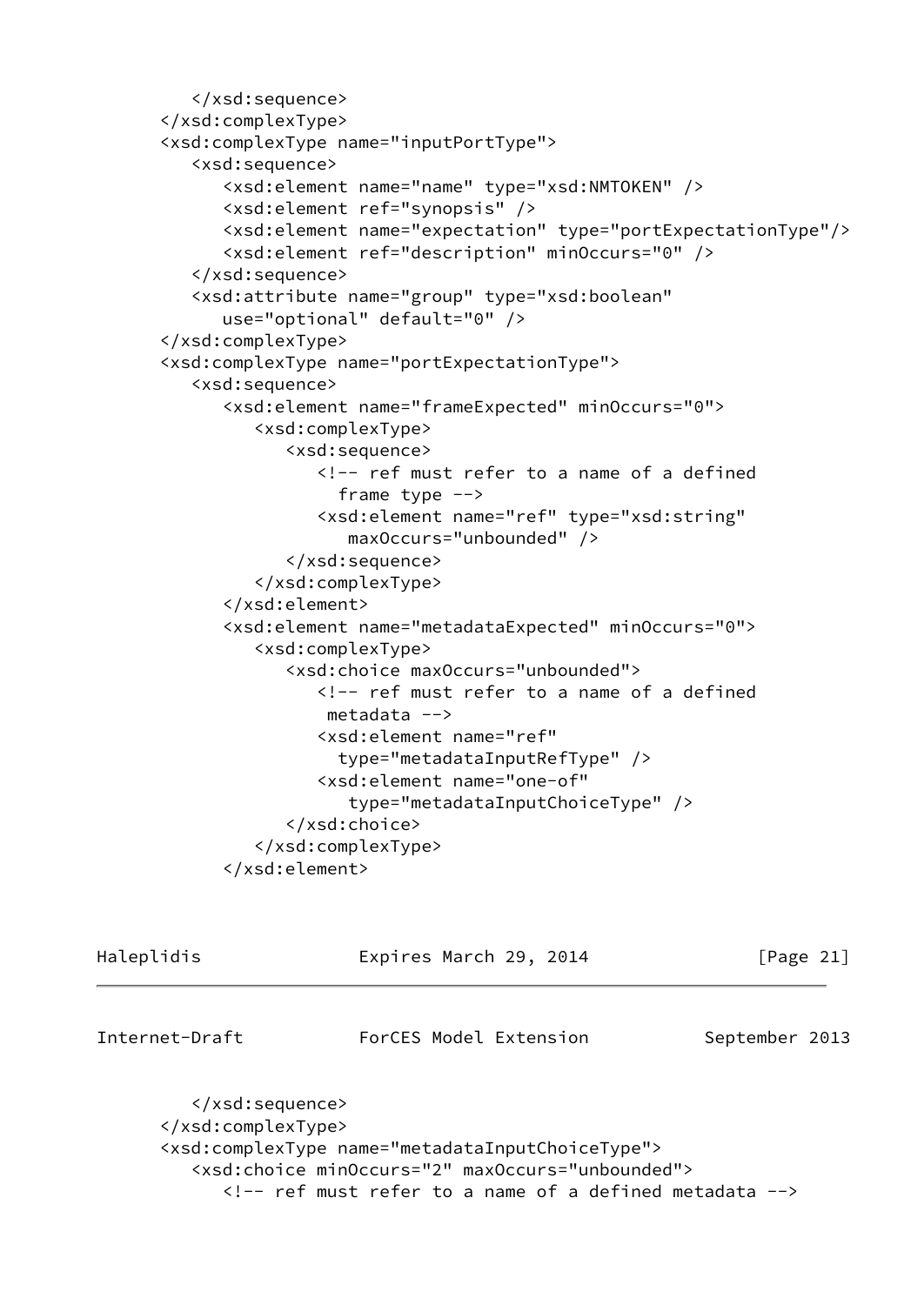```
 <xsd:element name="ref" type="xsd:NMTOKEN" />
       <xsd:element name="one-of" type="metadataInputChoiceType" />
       <xsd:element name="metadataSet"
        type="metadataInputSetType"/>
    </xsd:choice>
 </xsd:complexType>
 <xsd:complexType name="metadataInputSetType">
    <xsd:choice minOccurs="2" maxOccurs="unbounded">
       <!-- ref must refer to a name of a defined metadata -->
       <xsd:element name="ref" type="metadataInputRefType" />
       <xsd:element name="one-of" type="metadataInputChoiceType"/>
    </xsd:choice>
 </xsd:complexType>
 <xsd:complexType name="metadataInputRefType">
    <xsd:simpleContent>
       <xsd:extension base="xsd:NMTOKEN">
          <xsd:attribute name="dependency" use="optional"
             default="required">
             <xsd:simpleType>
                <xsd:restriction base="xsd:string">
                    <xsd:enumeration value="required" />
                   <xsd:enumeration value="optional" />
                </xsd:restriction>
             </xsd:simpleType>
          </xsd:attribute>
          <xsd:attribute name="defaultValue" type="xsd:token"
             use="optional" />
       </xsd:extension>
    </xsd:simpleContent>
 </xsd:complexType>
 <xsd:complexType name="outputPortsType">
    <xsd:sequence>
       <xsd:element name="outputPort" type="outputPortType"
          maxOccurs="unbounded" />
    </xsd:sequence>
 </xsd:complexType>
 <xsd:complexType name="outputPortType">
    <xsd:sequence>
       <xsd:element name="name" type="xsd:NMTOKEN" />
       <xsd:element ref="synopsis" />
       <xsd:element name="product" type="portProductType" />
       <xsd:element ref="description" minOccurs="0" />
    </xsd:sequence>
```
Haleplidis Expires March 29, 2014 [Page 22]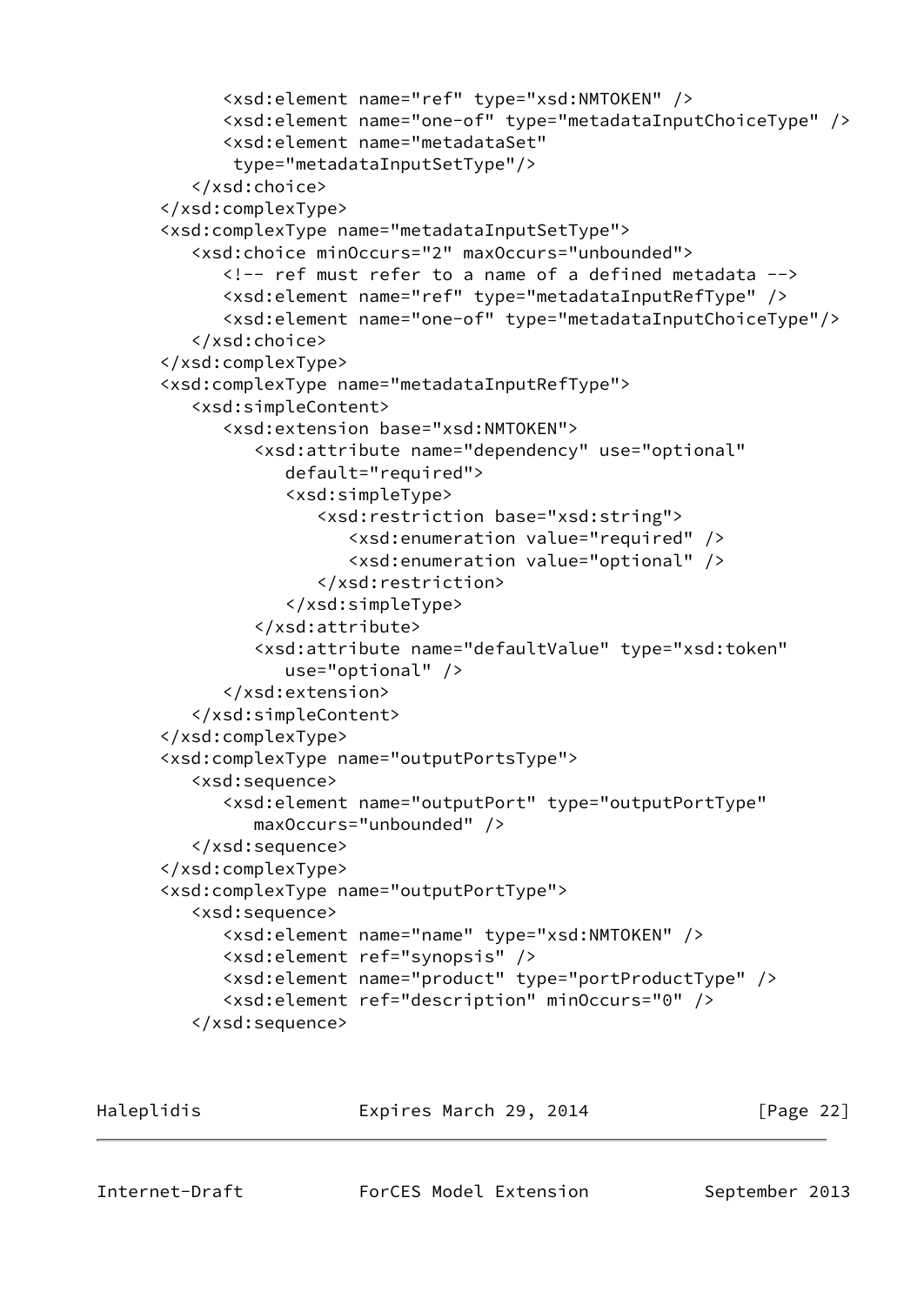```
 <xsd:attribute name="group" type="xsd:boolean"
       use="optional" default="0" />
 </xsd:complexType>
 <xsd:complexType name="portProductType">
    <xsd:sequence>
       <xsd:element name="frameProduced" minOccurs="0">
          <xsd:complexType>
             <xsd:sequence>
                <!-- ref must refer to a name of a defined
                  frame type \leftarrow <xsd:element name="ref" type="xsd:NMTOKEN"
                    maxOccurs="unbounded" />
             </xsd:sequence>
          </xsd:complexType>
       </xsd:element>
       <xsd:element name="metadataProduced" minOccurs="0">
          <xsd:complexType>
             <xsd:choice maxOccurs="unbounded">
                <!-- ref must refer to a name of a defined
                   metadata -->
                <xsd:element name="ref"
                    type="metadataOutputRefType" />
                <xsd:element name="one-of"
                    type="metadataOutputChoiceType" />
             </xsd:choice>
          </xsd:complexType>
       </xsd:element>
    </xsd:sequence>
 </xsd:complexType>
 <xsd:complexType name="metadataOutputChoiceType">
    <xsd:choice minOccurs="2" maxOccurs="unbounded">
      \langle!-- ref must refer to a name of a defined metadata -->
       <xsd:element name="ref" type="xsd:NMTOKEN" />
       <xsd:element name="one-of" type="metadataOutputChoiceType"/>
       <xsd:element name="metadataSet"
         type="metadataOutputSetType" />
    </xsd:choice>
 </xsd:complexType>
 <xsd:complexType name="metadataOutputSetType">
    <xsd:choice minOccurs="2" maxOccurs="unbounded">
      \langle!-- ref must refer to a name of a defined metadata -->
       <xsd:element name="ref" type="metadataOutputRefType" />
       <xsd:element name="one-of"
         type="metadataOutputChoiceType" />
    </xsd:choice>
 </xsd:complexType>
 <xsd:complexType name="metadataOutputRefType">
    <xsd:simpleContent>
```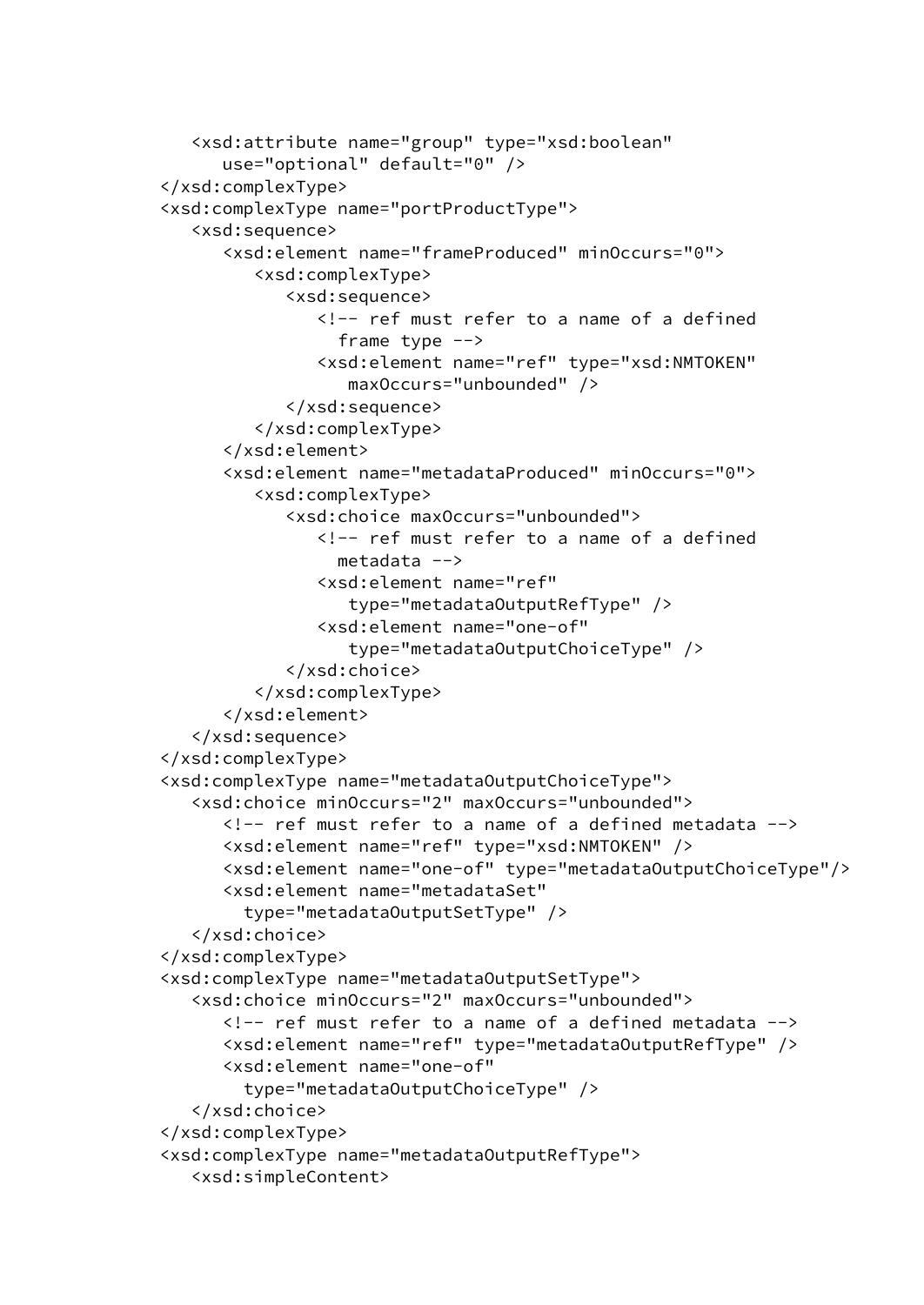```
Internet-Draft ForCES Model Extension September 2013
             <xsd:extension base="xsd:NMTOKEN">
                <xsd:attribute name="availability" use="optional"
                   default="unconditional">
                   <xsd:simpleType>
                      <xsd:restriction base="xsd:string">
                          <xsd:enumeration value="unconditional" />
                          <xsd:enumeration value="conditional" />
                      </xsd:restriction>
                   </xsd:simpleType>
                </xsd:attribute>
             </xsd:extension>
          </xsd:simpleContent>
       </xsd:complexType>
       <xsd:complexType name="LFBComponentsType">
          <xsd:sequence>
             <xsd:element name="component" maxOccurs="unbounded">
                <xsd:complexType>
                   <xsd:sequence>
                      <xsd:element name="name" type="xsd:NMTOKEN" />
                      <xsd:element ref="synopsis" />
                      <xsd:element ref="description"
                          minOccurs="0" />
                      <xsd:element name="optional" minOccurs="0" />
                      <xsd:group ref="typeDeclarationGroup" />
                      <xsd:element name="defaultValue" type="xsd:token"
                         minOccurs="0" />
                   </xsd:sequence>
                   <xsd:attribute name="access" use="optional"
                      default="read-write">
                      <xsd:simpleType>
                          <xsd:list itemType="accessModeType" />
                      </xsd:simpleType>
                   </xsd:attribute>
                   <xsd:attribute name="componentID"
                     type="xsd:unsignedInt" use="required" />
                </xsd:complexType>
             </xsd:element>
          </xsd:sequence>
       </xsd:complexType>
       <xsd:simpleType name="accessModeType">
          <xsd:restriction base="xsd:NMTOKEN">
             <xsd:enumeration value="read-only" />
```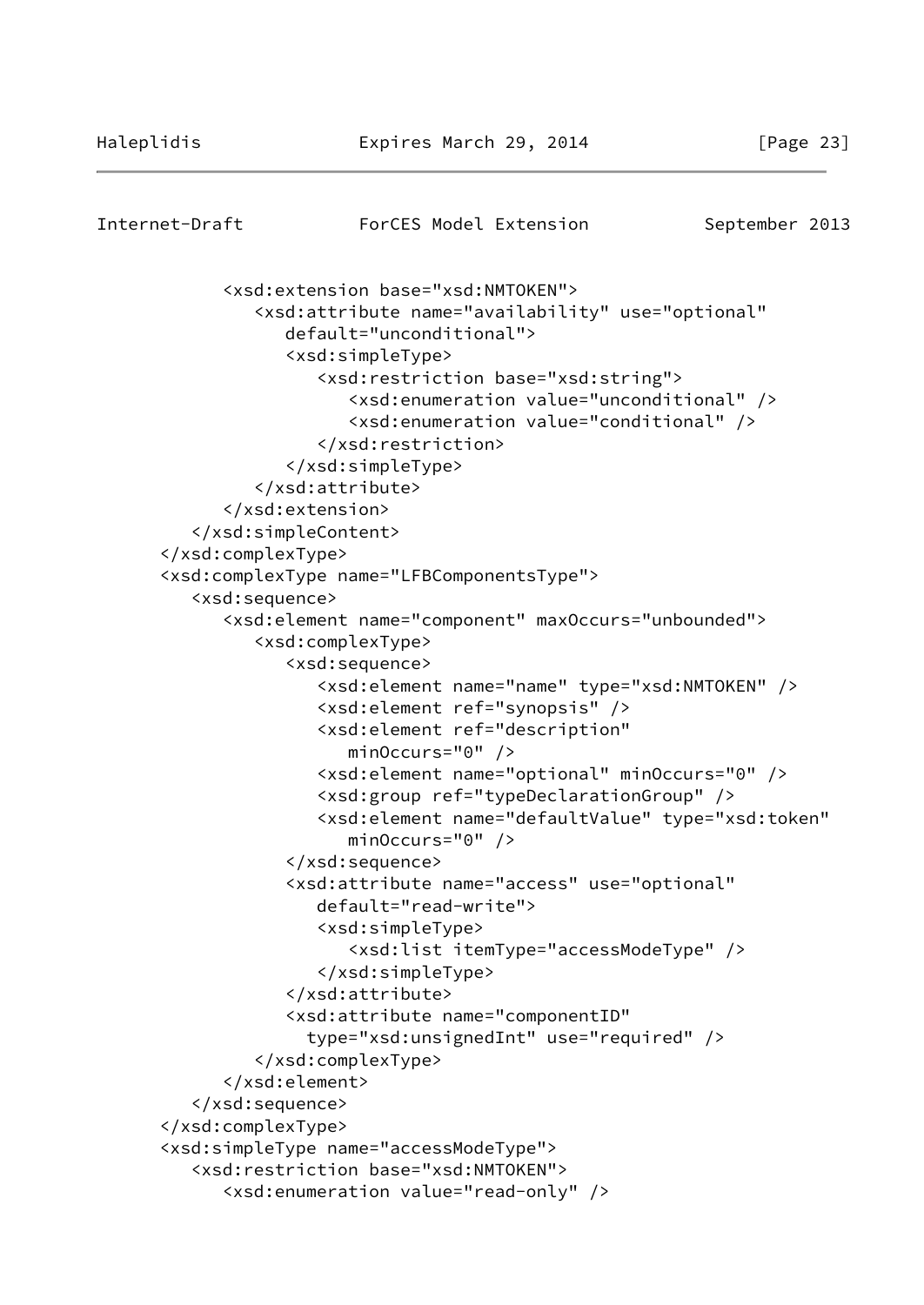```
 <xsd:enumeration value="read-write" />
       <xsd:enumeration value="write-only" />
       <xsd:enumeration value="read-reset" />
       <xsd:enumeration value="trigger-only" />
    </xsd:restriction>
 </xsd:simpleType>
```
Haleplidis **Expires March 29, 2014** [Page 24] Internet-Draft ForCES Model Extension September 2013 <xsd:complexType name="LFBCapabilitiesType"> <xsd:sequence> <xsd:element name="capability" maxOccurs="unbounded"> <xsd:complexType> <xsd:sequence> <xsd:element name="name" type="xsd:NMTOKEN" /> <xsd:element ref="synopsis" /> <xsd:element ref="description" minOccurs="0" /> <xsd:element name="optional" minOccurs="0" /> <xsd:group ref="typeDeclarationGroup" /> </xsd:sequence> <xsd:attribute name="componentID" type="xsd:integer" use="required" /> </xsd:complexType> </xsd:element> </xsd:sequence> </xsd:complexType> <xsd:complexType name="eventsType"> <xsd:sequence> <xsd:element name="event" maxOccurs="unbounded"> <xsd:complexType> <xsd:sequence> <xsd:element name="name" type="xsd:NMTOKEN" /> <xsd:element ref="synopsis" /> <xsd:element name="eventTarget" type="eventPathType" /> <xsd:element ref="eventCondition" /> <xsd:element name="eventReports" type="eventReportsType" minOccurs="0" /> <xsd:element ref="description" minOccurs="0" /> </xsd:sequence> <xsd:attribute name="eventID" type="xsd:integer" use="required" />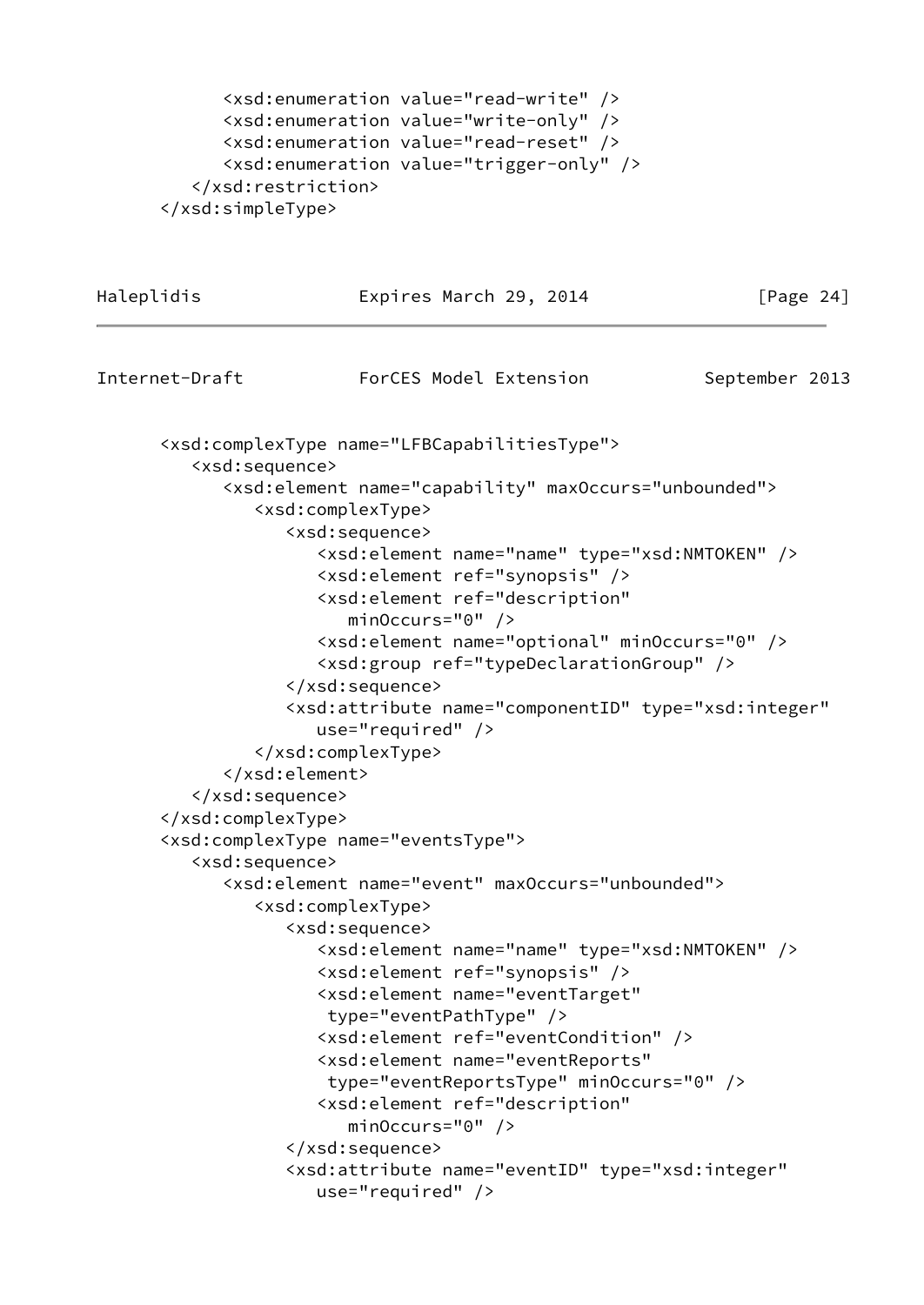```
 </xsd:complexType>
             </xsd:element>
          </xsd:sequence>
          <xsd:attribute name="baseID" type="xsd:integer"
             use="optional" />
       </xsd:complexType>
      \langle!-- the substitution group for the event conditions -->
       <xsd:element name="eventCondition" abstract="true" />
       <xsd:element name="eventCreated"
         substitutionGroup="eventCondition" />
       <xsd:element name="eventDeleted"
         substitutionGroup="eventCondition" />
       <xsd:element name="eventChanged"
Haleplidis Expires March 29, 2014 [Page 25]
Internet-Draft ForCES Model Extension September 2013
         substitutionGroup="eventCondition" />
       <xsd:element name="eventGreaterThan"
         substitutionGroup="eventCondition" />
       <xsd:element name="eventLessThan"
        substitutionGroup="eventCondition" />
      <!-- Extension -->
        <xsd:element name="eventBecomesEqualTo"
         substitutionGroup="eventCondition"/>
      <!-- /Extension -->
       <xsd:complexType name="eventPathType">
          <xsd:sequence>
             <xsd:element ref="eventPathPart" maxOccurs="unbounded" />
          </xsd:sequence>
       </xsd:complexType>
      \langle!-- the substitution group for the event path parts -->
       <xsd:element name="eventPathPart" type="xsd:string"
          abstract="true" />
       <xsd:element name="eventField" type="xsd:string"
          substitutionGroup="eventPathPart" />
       <xsd:element name="eventSubscript" type="xsd:string"
          substitutionGroup="eventPathPart" />
       <xsd:complexType name="eventReportsType">
          <xsd:sequence>
             <xsd:element name="eventReport" type="eventPathType"
                maxOccurs="unbounded" />
          </xsd:sequence>
       </xsd:complexType>
       <xsd:simpleType name="booleanType">
```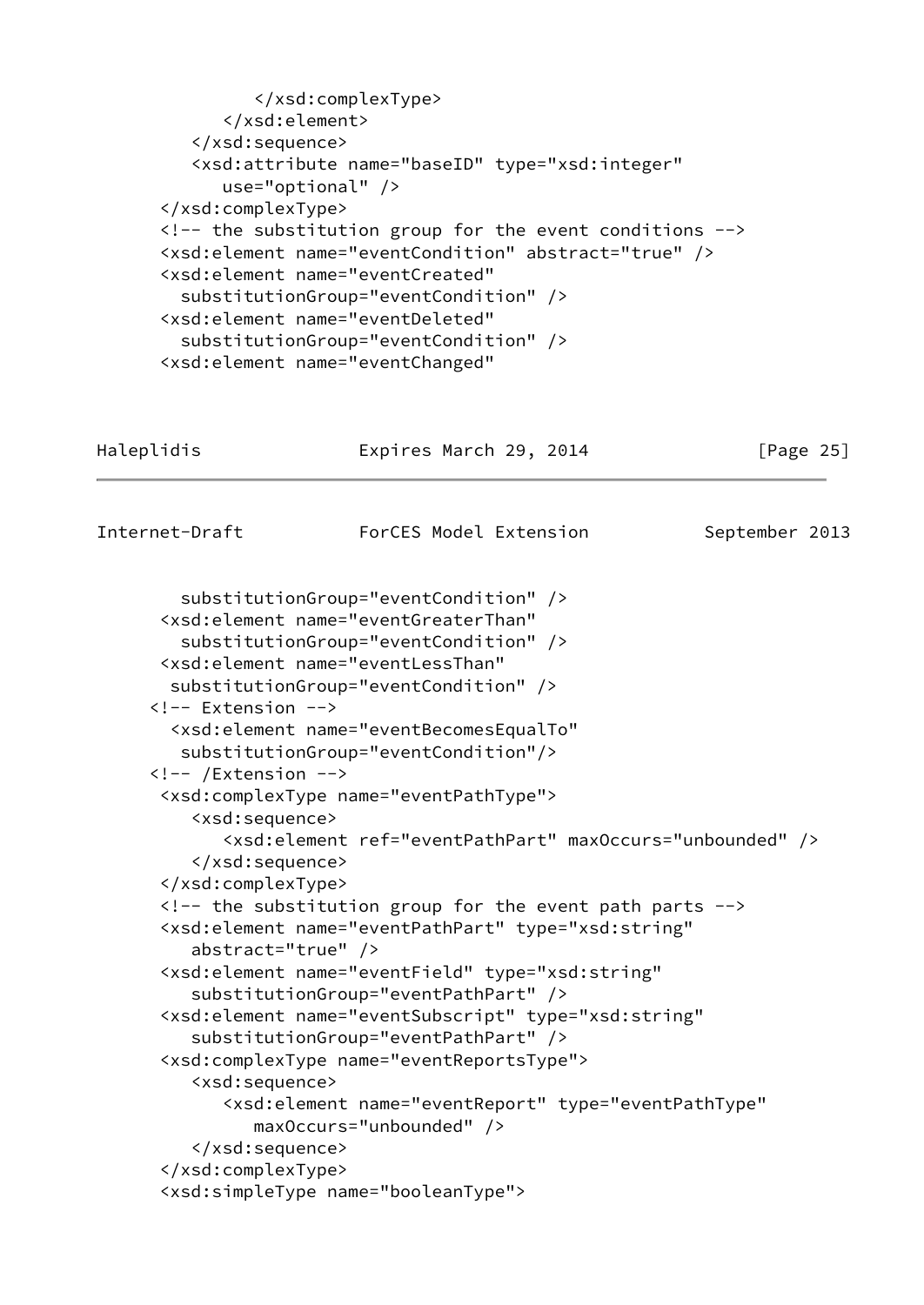```
 <xsd:restriction base="xsd:string">
          <xsd:enumeration value="0" />
          <xsd:enumeration value="1" />
       </xsd:restriction>
    </xsd:simpleType>
 </xsd:schema>
```
OpenFlow XML Library

<span id="page-29-0"></span>[5](#page-29-0). Acknowledgements

 The author would like to acknowledge Joel Halpern, Jamal Hadi and Dave Hood for their comments and discussion that helped shape this document in a better way.

Haleplidis **Expires March 29, 2014** [Page 26]

<span id="page-29-7"></span><span id="page-29-6"></span><span id="page-29-5"></span><span id="page-29-4"></span><span id="page-29-3"></span><span id="page-29-2"></span><span id="page-29-1"></span>

| Internet-Draft             |                        | ForCES Model Extension                                                                                                                                | September 2013 |
|----------------------------|------------------------|-------------------------------------------------------------------------------------------------------------------------------------------------------|----------------|
| 6.                         | IANA Considerations    |                                                                                                                                                       |                |
|                            |                        | This memo includes no request to IANA.                                                                                                                |                |
| 7. Security Considerations |                        |                                                                                                                                                       |                |
|                            |                        | The security considerations that have been described in the ForCES<br>Model RFC [RFC5812] apply to this document as well.                             |                |
| References<br>8.           |                        |                                                                                                                                                       |                |
| 8.1. Normative References  |                        |                                                                                                                                                       |                |
|                            | [I-D.ietf-forces-ceha] | Ogawa, K., Wang, W., Haleplidis, E., and J. Salim, "ForCES<br>Intra-NE High Availability", draft-ietf-forces-ceha-07<br>(work in progress), May 2013. |                |
| [OpenFlowSpec1.1]          |                        | http://www.OpenFlow.org/, "The OpenFlow 1.1<br>Specification.", , <http: <="" documents="" td="" www.openflow.org=""><td></td></http:>                |                |